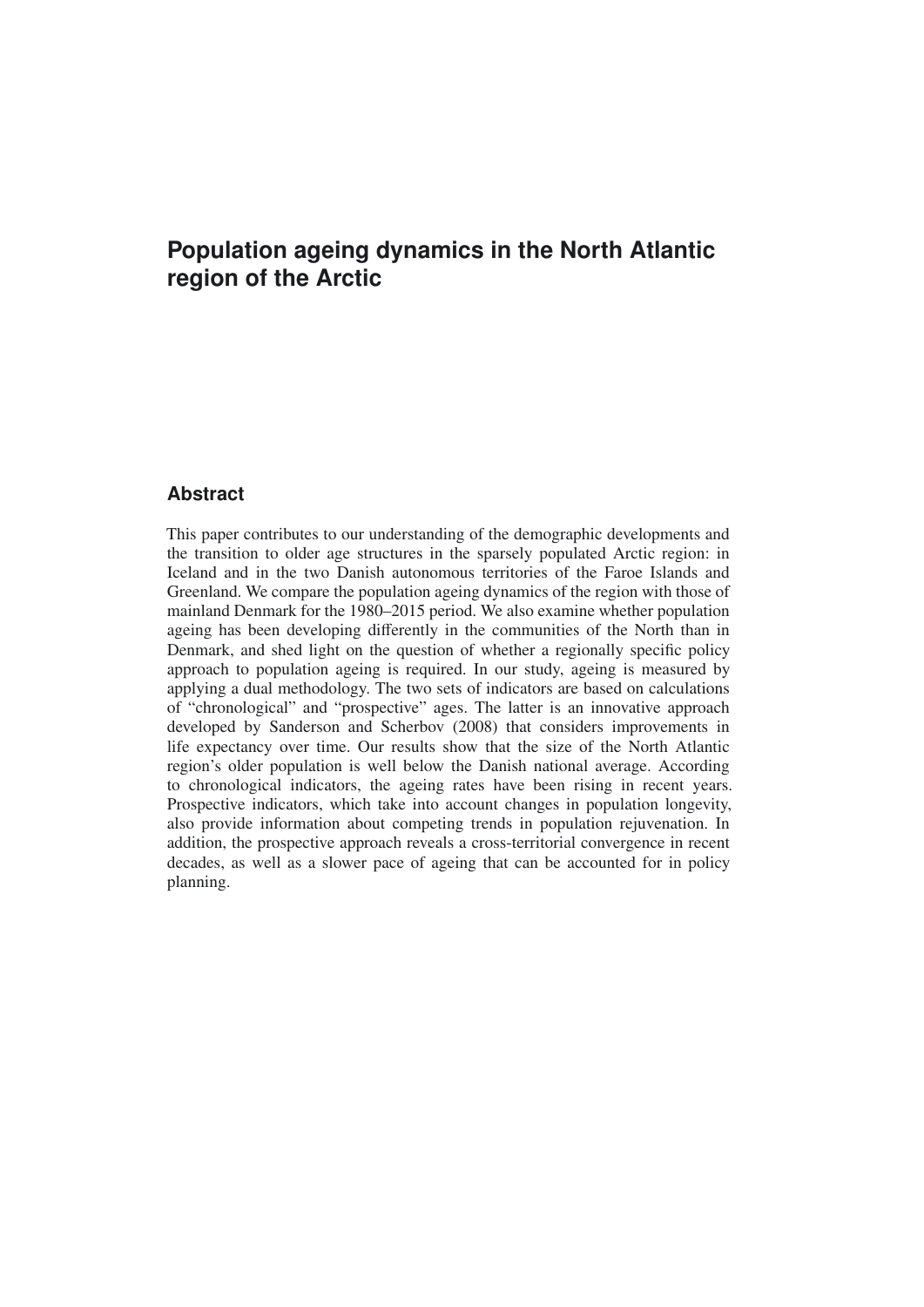# **1 Introduction**

# 1.1 Study aims

The dynamics of "getting older" are central to "every single aspect of planning at every single imaginable level: from the individual to the workplace to the societal to the global levels" (Leeson 2002, 5). Indeed, the phenomenon of population ageing, which is currently taking place almost everywhere in the world, is unfolding on a scale hitherto unseen in human history. The question of how societies should deal with population ageing has sparked heated debates across political and scientific forums, especially in countries where life expectancy is very high, and the population has reached its highest-ever point in terms of maturity (World Health Organization 2011). At the same time, in the existing research, ageing that occurs at a subnational and at smaller territorial levels has received considerably less attention than ageing in major world regions and across countries.

Past research has shown that the rate of population ageing observed within remote communities of the Arctic region differs, sometimes significantly, from the average rates of the countries to which those communities belong, and from the rates of the southern territories of Arctic countries. This pattern has been observed in various parts of the Arctic, such as in the Barents Euro-Arctic region (Danilova et al. 2011; Nummela et al. 2011; Emelyanova and Rautio 2012; Emelyanova and Rautio 2016), the Russian North (Danilova and Golubeva 2011; Emelyanova and Rautio 2013), the Nordic region (Nordregio publications, cited below), the North American Arctic (Moore and Pacey 2004; Hamilton and Mitiguy 2009; Wilson et al. 2012; Lewis 2013), and across the Arctic as a whole (Larsen and Fondahl 2014; Emelyanova 2015). These authors have generally found that the ageing process in the sparsely populated communities of the Arctic can transform those communities at every level, and can profoundly distort the age composition of local populations. Subnationallevel data from these studies suggest that policy action on ageing that takes into account the particular characteristics of the North is needed, and that modifications of policy action at the national level may be required if cross-territorial differences are found to be substantial.

The North Atlantic region of the Arctic includes Iceland and two autonomous territories of Denmark: namely, the Faroe Islands and Greenland (Figure 1). These areas have many common features. For example, all of these areas have (i) a closed geographical location, (ii) a high degree of peripherality and isolation, (iii) geopolitical status as part of Europe, (iv) an egalitarian social structure, (v) a parliamentary system of government, (vi) a small domestic market with fishing being a predominant source of income, and (vii) a population living in either relatively small urban centres or remote settlements. There is something of a gap in the demographic literature on this part of the Arctic, especially with regard to the ageing of its population. We aim to fill this gap with this study.

Several papers published in English have contributed to our understanding of the demography of coastal societies of the North Atlantic (Foss and Juvkam 2005;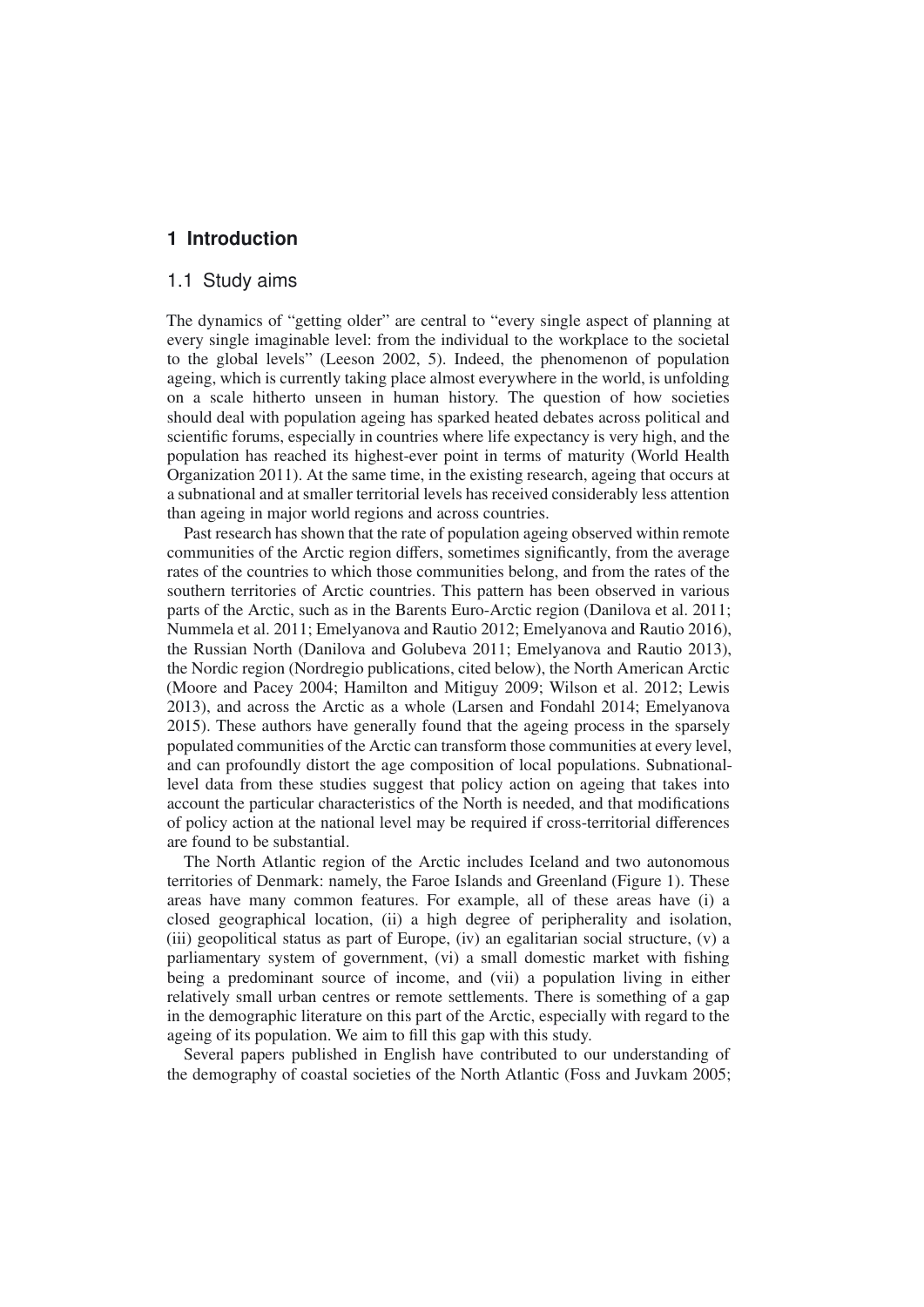#### Figure 1:

The area of the study: North Atlantic, including Iceland, Greenland, and the Faroe Islands



Source: The North Atlantic Marine Mammal Commission, http://www.nammco.no/.

Gløersen 2005; Rauhut et al. 2008; Hansen et al. 2011; Rasmussen 2011; Hansen et al. 2012b; Hörnström and Roto 2013, Roto et al. 2014, Roto and Rasmussen 2016). However, relatively few of these papers have addressed the issue of societal ageing, even though population ageing, along with urbanisation, are among the most pronounced demographic trends of recent years.

According to the sources cited above, the demographics of the North Atlantic region have changed dramatically over the past 40 years. Migration has been a strong driver of this change, with many consequences for the age structures of small communities. Currently, as in the past, large-scale industrial projects and recurrent financial crises in the region are triggering waves of migration. For instance, the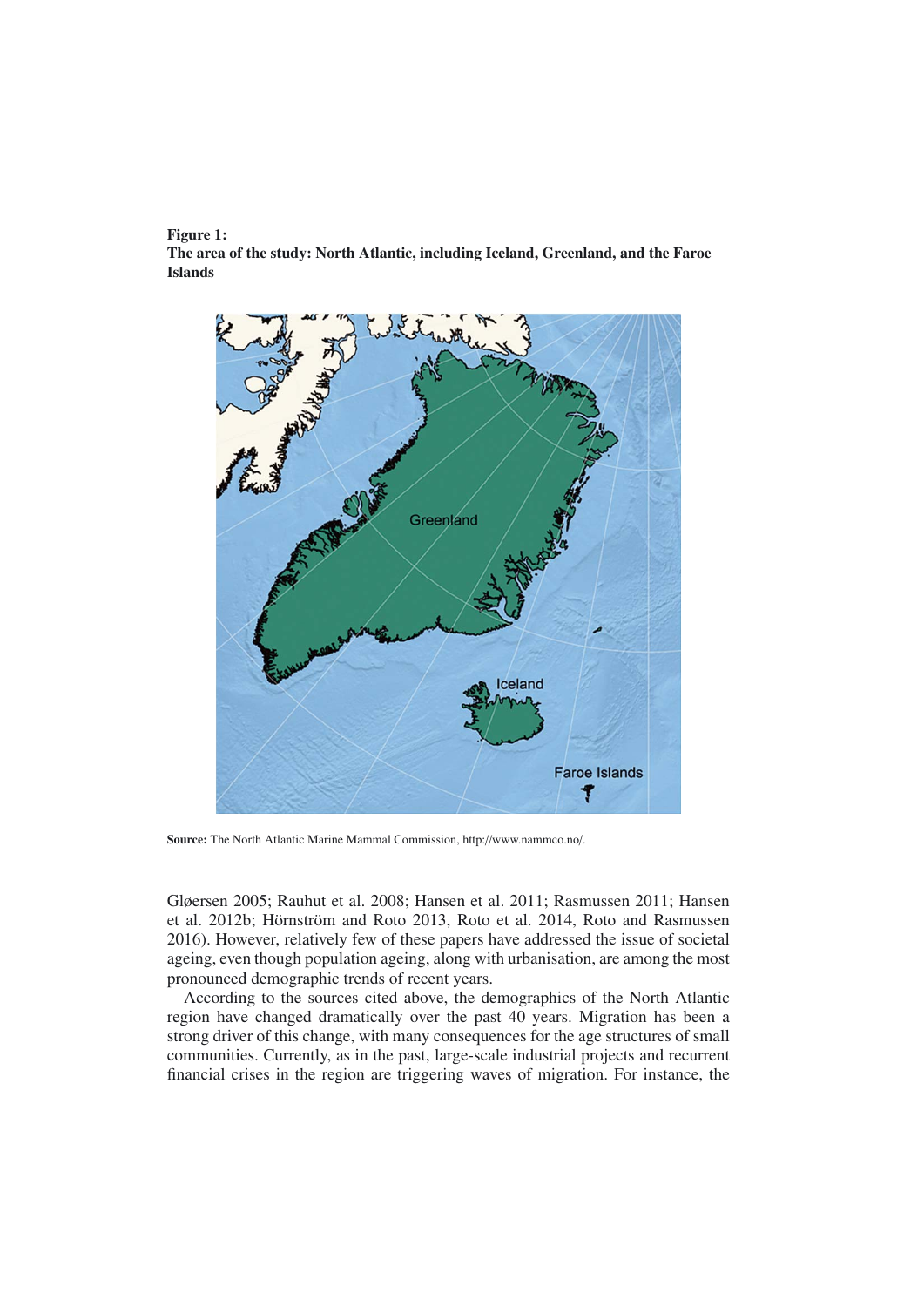main demographic crisis in the Faroe Islands is related to changes in the fisheries sector. While the sector was successful in the 1970s, it experienced a collapse associated with overfishing in the 1990s, which in turn led to overinvestment, unemployment, and out-migration. As a result of heavy emigration between 1989 and 1994, the population of the Faroe Islands declined by 10%. Since the 2000s, positive economic changes have stabilised migration. In the case of Greenland, the island moved from Danish colonial status to Home Rule in 1979. This new status led to a large wave of out-migration, and the emigration rate of native Greenlanders did not decrease until more attractive workplaces were established and investments in education were made in the territory. Thousands of people emigrated from Iceland in 2008–2009 in the wake of the financial collapse of 2008; this was the largest wave of migration from Iceland since 1887.

These historical events have caused the populations of the North Atlantic region to age rapidly. Although the region still has higher birth rates than most European countries, emigration rates have been especially high among people of reproductive ages. The older population has risen most sharply in Iceland and in Greenland, where the age structures had been young, but changed due to significant outflows of people of childbearing age, and particularly of young women pursuing educational and career opportunities elsewhere. As these trends have distorted the birth-death balance, societal ageing has become particularly intense in remote coastal areas of the North Atlantic.

In light of these developments, the aim of this paper is to construct a comprehensive cross-regional profile of demographic ageing in the North Atlantic for the 1980–2015 period using the available background data. We identify the major demographic events that have been contributing to the shift towards the ageing of the North Atlantic populations. In addition to using the traditional approach to measuring ageing, we are rethinking ageing trends, and thus apply a new "prospective" methodology. This approach allows us (i) to identify the oldest and the youngest areas in the region, as well as the areas that are ageing the fastest and the slowest (or that are, by contrast, rejuvenating); (ii) to compare the ageing rates of the Danish autonomous territories to those of mainland Denmark; and, finally, (iii) to examine whether the ageing trends are converging or diverging across the countries and territories of the North Atlantic. The analysis will be of interest to demographers, social scientists, and policy planners. Appendix 1 summarises the ageing rates for the North Atlantic and Denmark for both sexes for the period under study.

## 1.2 Methods

In this study, we measure population ageing by applying a dual methodology, and compare the results of the traditional and the new "prospective" approaches to measuring ageing. The main difference between the two methodologies is the age on which these measures are based: the chronological age or the prospective age.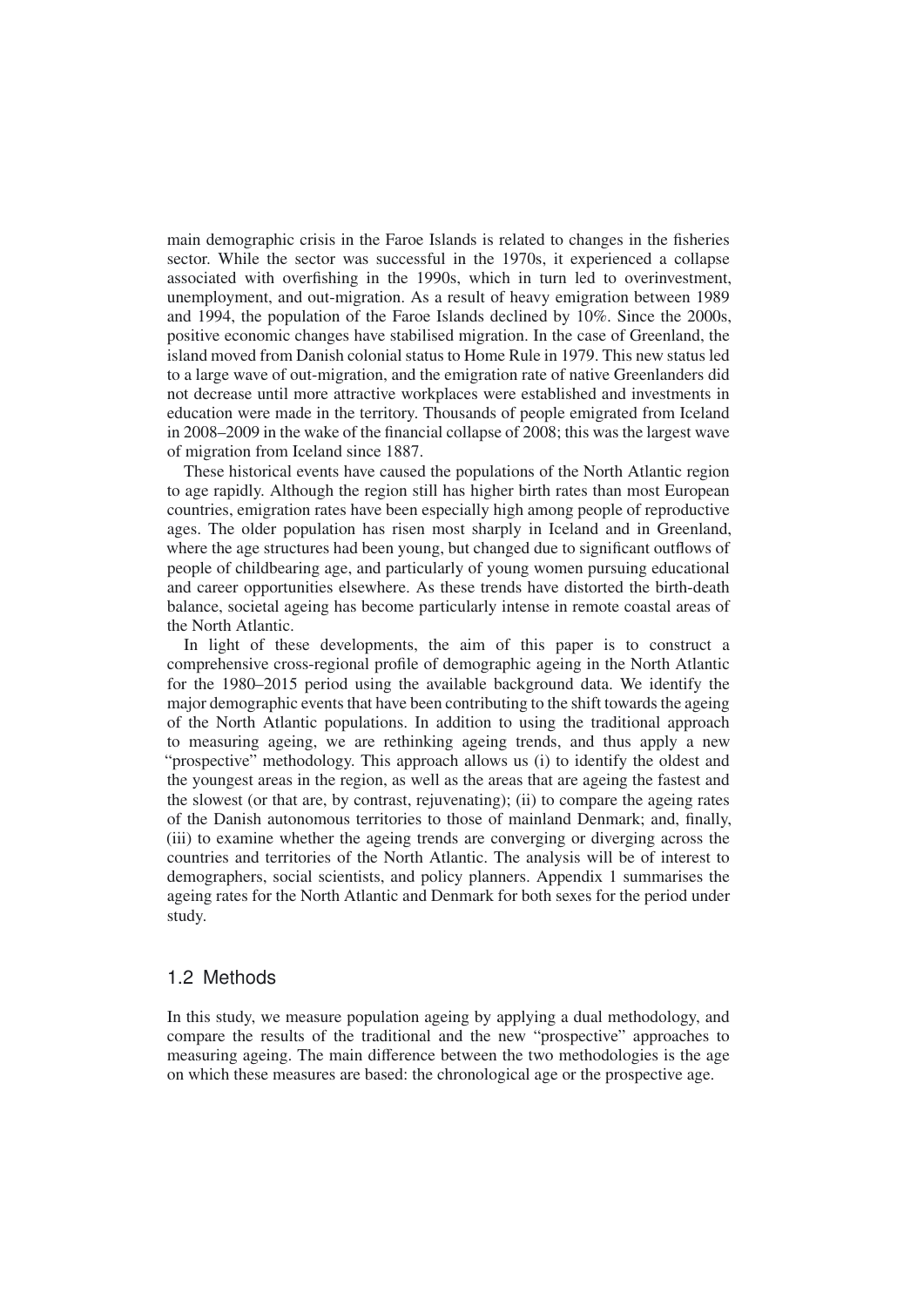The traditional indicators of population ageing include the median age (MA), the share of people over the age of 60 (Prop  $60+$ ), the ageing index (AI), and the oldage dependency ratio (OADR) (e.g., monitored in United Nations 2015). The MA is represented by a line drawn to numerically divide the population into two equal parts: one older and one younger than the age at the dividing line. The Prop 60+ relates the population aged 60 and older to the total population. The AI refers to the percentage of people aged 60 and older divided by the number of children aged zero to 14. The OADR relates the number of people aged 60 and older to the number of people aged 15 to 59.

These indicators are based on chronological age; that is, on the number of years already lived. As these indicators are monitored internationally and are cited in most studies on societal ageing, they allow researchers to make broad regional and even global comparisons of ageing trends. The computation techniques used to construct these indicators are relatively simple, as they involve subdividing population statistics by age and sex. In this text, we refer to results related to these indices as having been measured in a "traditional" or a "chronological" way.

Traditional measures are based on a simplified understanding of ageing, with chronological age being the only parameter considered. However, a number of scholars have recently argued that these indicators are too limited (Denton and Spenser 2000; Sanderson and Scherbov 2008, 2010). According to these authors, the age of an individual is not commensurable across different historical points in time. For example, a Greenlander who was aged 60 in 1900 had far fewer remaining years of life than his 60-year-old descendant living today due differences in life expectancy (LE), health, and well-being during these two periods. These observations have led scholars to rethink how we measure age and ageing, with new metrics of ageing being introduced by Scherbov and Sanderson (2008). These new measures incorporate changes in people's characteristics beyond traditional chronological age, such as prospective age and changes in remaining life expectancy  $(RLE)$ .

If we are considering purely chronological age, we know that a person who had reached the age of, say, 50 in 1900 or in 2015 had lived for precisely 50 years. If, however, we are considering prospective age, we cannot assume that the person's remaining number of years was constant between 1900 and 2015, given that today's LE at older ages is longer and is continually increasing. For a more detailed explanation of prospective age, we refer the reader to the publications of Sanderson and Scherbov (2008, 2013, 2016), who originated and developed the concept of prospective ageing.

Here we give one explanatory example linked to the North Atlantic context. In 1900, a 50-year-old Icelandic woman had 20.4 remaining years to live, while a 50 year-old Icelandic man had 17.4 remaining years to live (Table 1). We estimated new prospective ages in 1950, 2000, and 2015 based on these RLEs from 1900. Between 1900 and 2015, the prospective ages of 50-year-old Icelandic men and women rose by around 15 years. Thus, in Iceland in 2015, 66-year-old women and 67-year-old men were "the new 50-year-olds" relative to their forebears of 1900. This substantial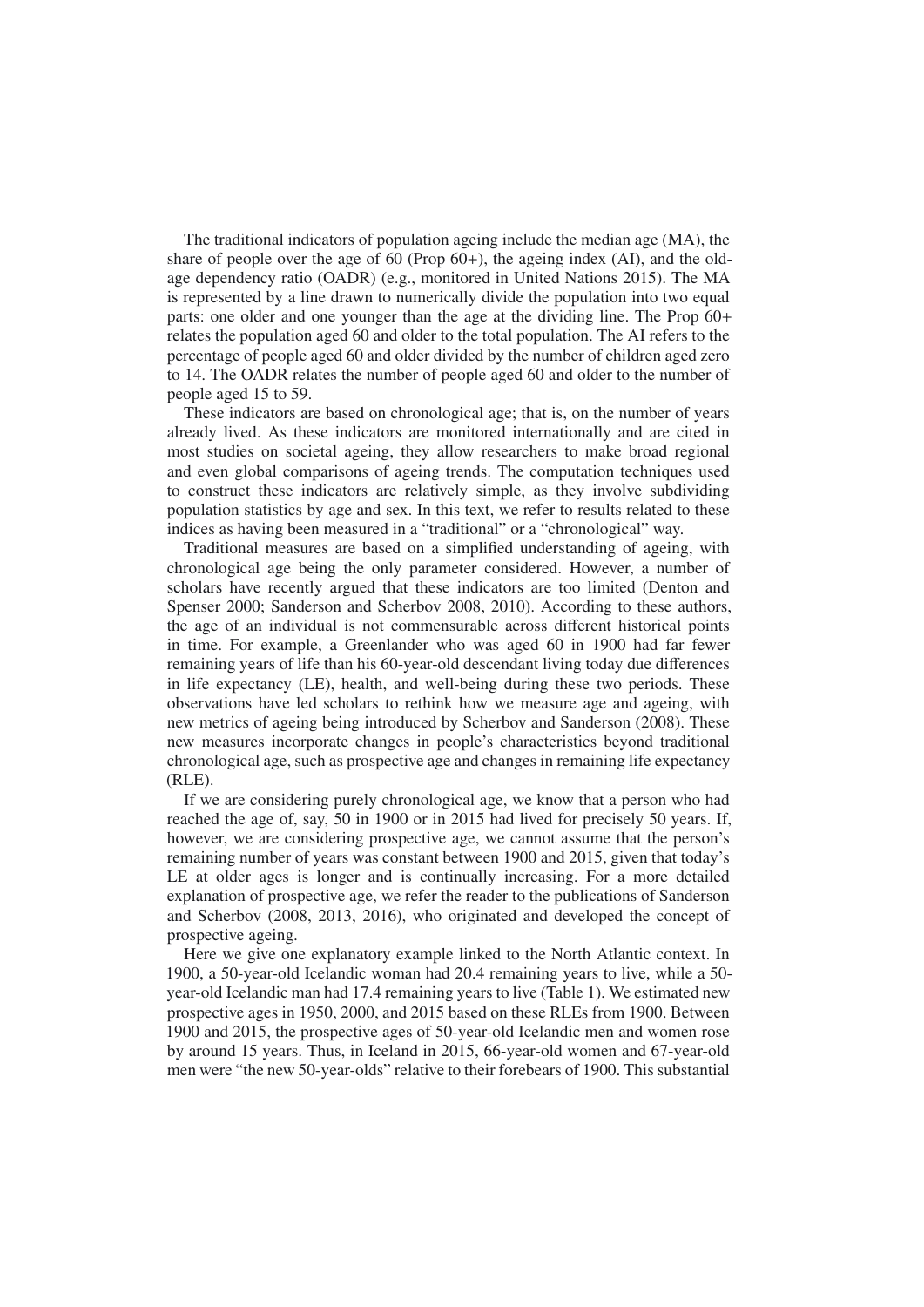#### Table 1:

The calculated prospective ages in 1950, 2000, and 2015 at which remaining life expectancy (RLE) is the same as at the age of 50 in 1900, by sex, standard year – Iceland 1900

|                              | <b>Males</b> | <b>Females</b> |
|------------------------------|--------------|----------------|
| RLE at the age of 50 in 1900 | 17.4         | 20.4           |
| 1950                         | 60.3         | 59.8           |
| 2000                         | 65.4         | 64.0           |
| 2015                         | 67.4         | 66.1           |

Source: Data on life expectancies at different ages were obtained from the Human Mortality Database and Statistics Iceland (for the year 2015). Prospective ages are calculated by the authors.

growth in RLE cannot be ignored when population ageing is measured, as failing to take prospective age into account may give a false picture of how old the society in question was in the past, is in the present, and will be in the future.

The prospective indicators in this analysis include the share of people with an RLE of 15 years or less (Prop RLE 15), the prospective median age (PMA), the prospective ageing index (PAI), and the prospective old-age dependency ratio (POADR). The PMA is derived from the life table in which the remaining LE is the same as the MA in the reference year: in this study, the life table refers to Iceland in 2005. The Prop RLE 15 is calculated as the number of people in age groups in which the RLE is 15 years or less, divided by the total population. The POADR makes the share of people older than the RLE of 15 years or less the old-age threshold in the numerator, which is divided by the number of people between the ages of 15 and the old-age threshold. The PAI relates the number of people older than RLE 15 or less to the number of children between the ages of zero and 14. More information on the computation techniques used for prospective indicators can be found in the publications of Sanderson and Scherbov from 2008 to 2016 (see references).

Prospective indices consider changes in longevity, and refer to a floating number of prospective years to live, as denominated in Table 1, instead of a constant number of chronological years. For the chronological indices, a 60-year age threshold is used in the calculations. It may sound artificial to consider all people older than age 60 as old. This population group is highly heterogeneous and is largely still productive in labour market terms. Moreover, retirement ages can be well above 60; in Iceland, for example, the official retirement age is 67 (Hansen et al. 2012, 18). However, this analysis focuses on demographics rather than on labour force analysis, and 60 is chosen as a reasonable basis for cross-regional comparisons. As the age threshold of 60 is used in a pan-Arctic study on ageing (data available in Emelyanova [2015]), relying on this threshold also facilitates numerical comparisons on ageing between the North Atlantic and the rest of the Arctic region. Regardless of whether we use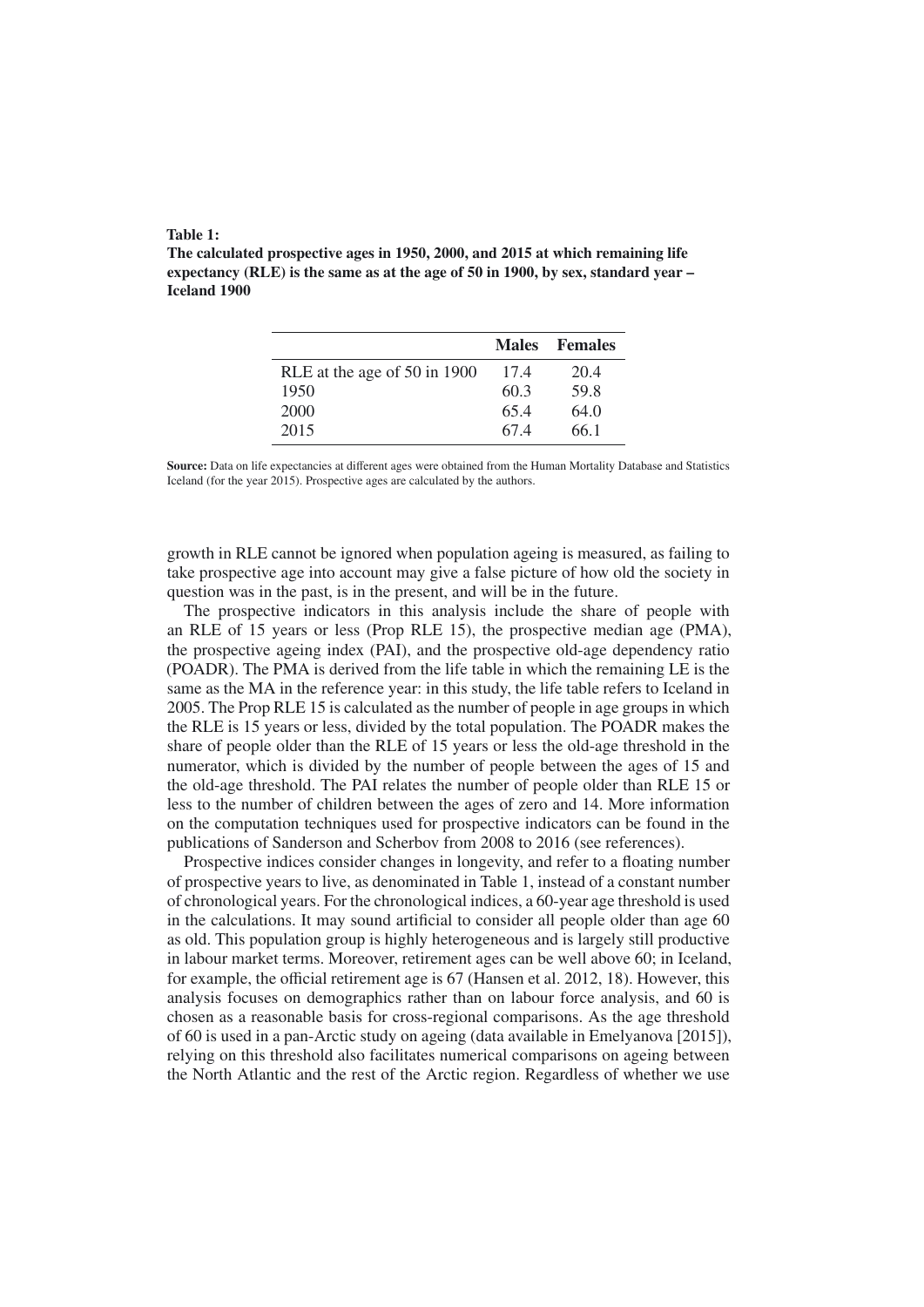an age threshold of 60 or 65, the trends in ageing dynamics measured will show the same pattern.

## **2 Results and discussion**

The North Atlantic region has a population that is already out of balance in many respects (Rauhut et al. 2008; Hansen et al. 2011, 2012a, 2012b; Roto et al. 2014). The complex interrelations of migration, natality, death rates, and family choices suggest that the size and the characteristics of this population are changing dramatically, and that policy regulation is needed. Without entering into a broader discussion of these issues, it is important that we mention several intraregional demographic features of the area under study: (i) North Atlantic reproduction rates are comparatively high, but have been declining in recent decades due to changes in mortality and fertility; and (ii) migration heavily distorts the birth-death balance, and leads to particularly intense societal ageing trends in rural and remote areas. These areas are ageing rapidly because large shares of young people (notably young women) leave to find employment, marry, and further their education in the capitals and larger cities of the North Atlantic, including Nuuk, Reykjavik, Akureyri, and Torshavn. Below, we identify the scope of ageing heterogeneity and cross-territorial ´ trends for recent decades in the North Atlantic setting.

# 2.1 Patterns of longevity at a later age

Longevity is a powerful driver of population ageing. Greenland's average LE was lower than that of Iceland and the Faroe Islands at the beginning of the 1980s, which caused a noticeable cross-territorial gap. In 2015, the populations of Iceland and the Faroe Islands had a life expectancy of 82 years, or eight years more than the population of Greenland (Statistics Iceland 2016; Statistics Faroe Islands 2016; Statistics Greenland 2016). In fact, Icelandic men have a LE at birth (81 years) that is among the highest in the world, and that is two years higher than the LE of Faroese men. The life expectancies of Icelandic females and males have been steadily converging due to male "leapfrogging" (Statistics Iceland 2016).

Alternative measures of ageing use the expected time to death derived from life tables. Lutz and colleagues have argued that the traditional LE at older ages should be complemented with estimates of how many people with an RLE of 15 years or less there are in the population, as these people are more likely to be dependent on public services than the population aged 60 or 65+ (Lutz et al. 2008). While life expectancy has increased across the region, it has grown to varying degrees at different ages (Table 2). Longevity has clearly risen more slowly at later ages than at birth. For example, an average increase of 5–8 years in LE at birth translates into an average increase of just 1–4 years at the ages at which RLE is equal to 15 (Age RLE 15). In recent decades, the growth in the age at which RLE 15 is reached has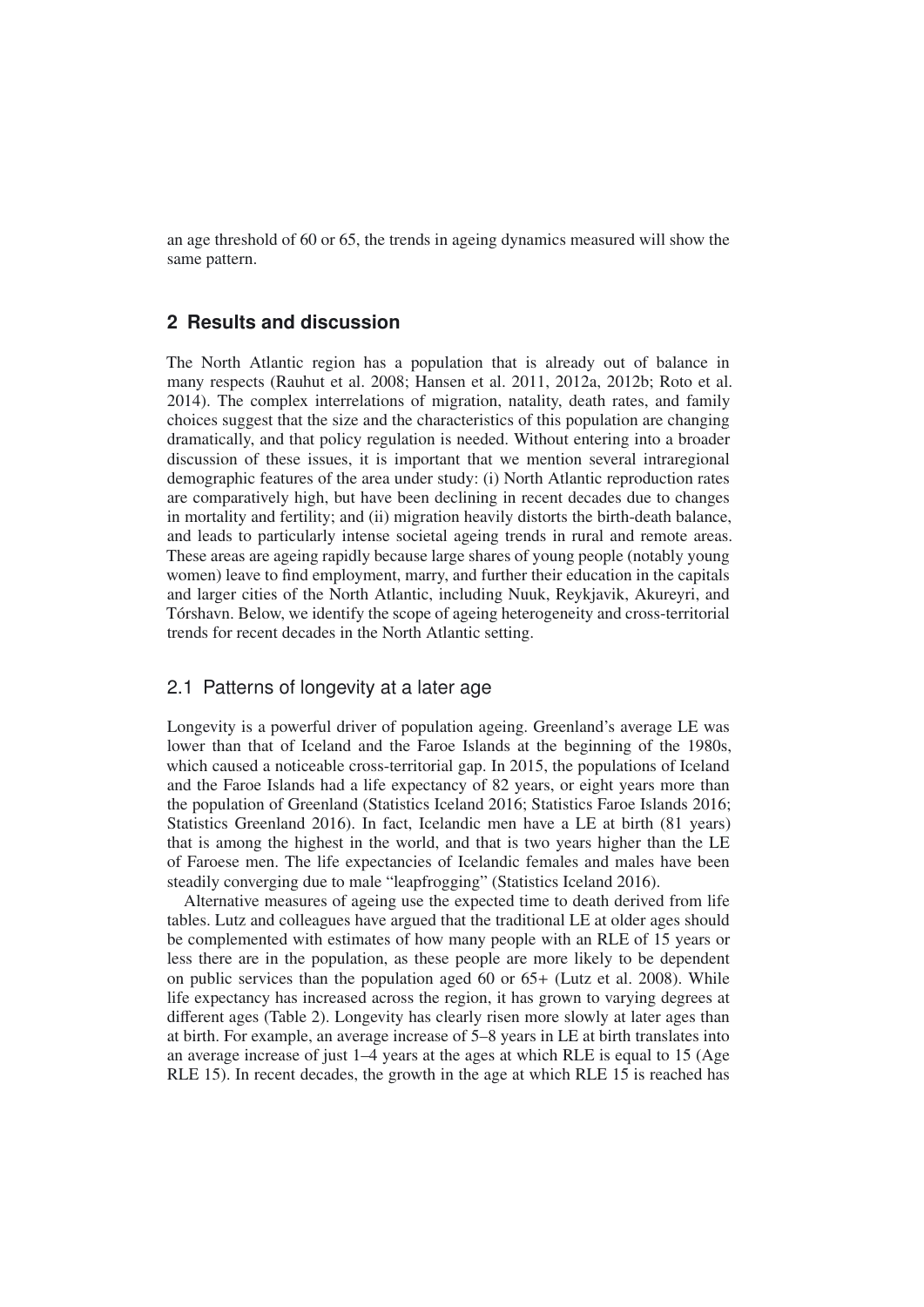been insignificant among Greenlandic men and women, but has been particularly strong in the Faroe Islands due to recent increases in longevity, and possibly due to improvements in the national health care system.

Another indicator that directly reflects changes in longevity is the median age (MA). If we compare the MA standardised for expected RLE (prospective) with traditional (retrospective) LE, we see that the MA provides more accurate estimates of changes in the length of a population's life and health. The MA in the North Atlantic has been gradually rising for both sexes, and has increased by almost 10 years over the past three decades. In 2013, the MA of the region's population reached 36 years, or four years lower than the Danish MA. In 1980, by contrast, the MA of the North Atlantic population was eight years lower than the Danish MA. While the cross-territorial differences have diminished, the gender gap in the MA has been consistent throughout the period, with women having an MA that was 2–3 years higher than that of men in all territories.

The median age has increased due to two trends that have intensified since the end of the 1960s: decreasing birth rates and increasing LE. While the birth rates in the North Atlantic have declined slightly less than in the Nordic region, and considerably less than elsewhere in Europe, these decreases have still been pronounced. Whereas the TFR (total fertility rate) in Iceland rose as high as four in 1964, it had fallen to 1.8 by 2015 (Statistics Iceland 2016). In Greenland, the TFR decreased from 2.7 in 1970 to 2.0 in 2015 (Statistics Greenland 2016). In the Faroe Islands, the TFR declined from 3.4 to 2.4 over the same period (Statistics Faroe Islands 2016). Deviations from the levels of fertility attained will also have large effects on population change. According to United Nations forecasts, Iceland and the Faroe Islands will have TFRs of 1.8 in 2050; while according to the authors' projections, the TFR in Greenland will grow to 2.2 by 2050.

Future birth rates could also be affected by national policies, and, to some extent, by abortion rights. In Greenland, women have full access to abortion services; while in the Faroe Islands and Iceland, access to abortion is restricted to certain cases of medical or social necessity. The abortion rate in Greenland grew substantially over several decades prior to the 2000s, whereas in the other two territories, where abortions are restricted, the rates have been low (Johnston 2016). However, there have been no drastic changes in abortion rates in the recent past, possibly because more information is being made available about contraception and family planning. The question of why these policies have affected fertility rates at the local level needs to be further investigated. It has been suggested that the North Atlantic is entering the final stage of the Demographic Transition model (from high to low births and deaths). Additional changes in fertility at the local level could be caused by higher educational attainment, financial uncertainties and crises in local economies, intense urbanisation, the labour market behaviour of higher educated women, and other local factors.

Conventional median ages have been compared to PMAs, which are calculated on the basis of period life tables and adjusted to the respective changes in life expectancy. Just as economic analysts compute the outputs of various countries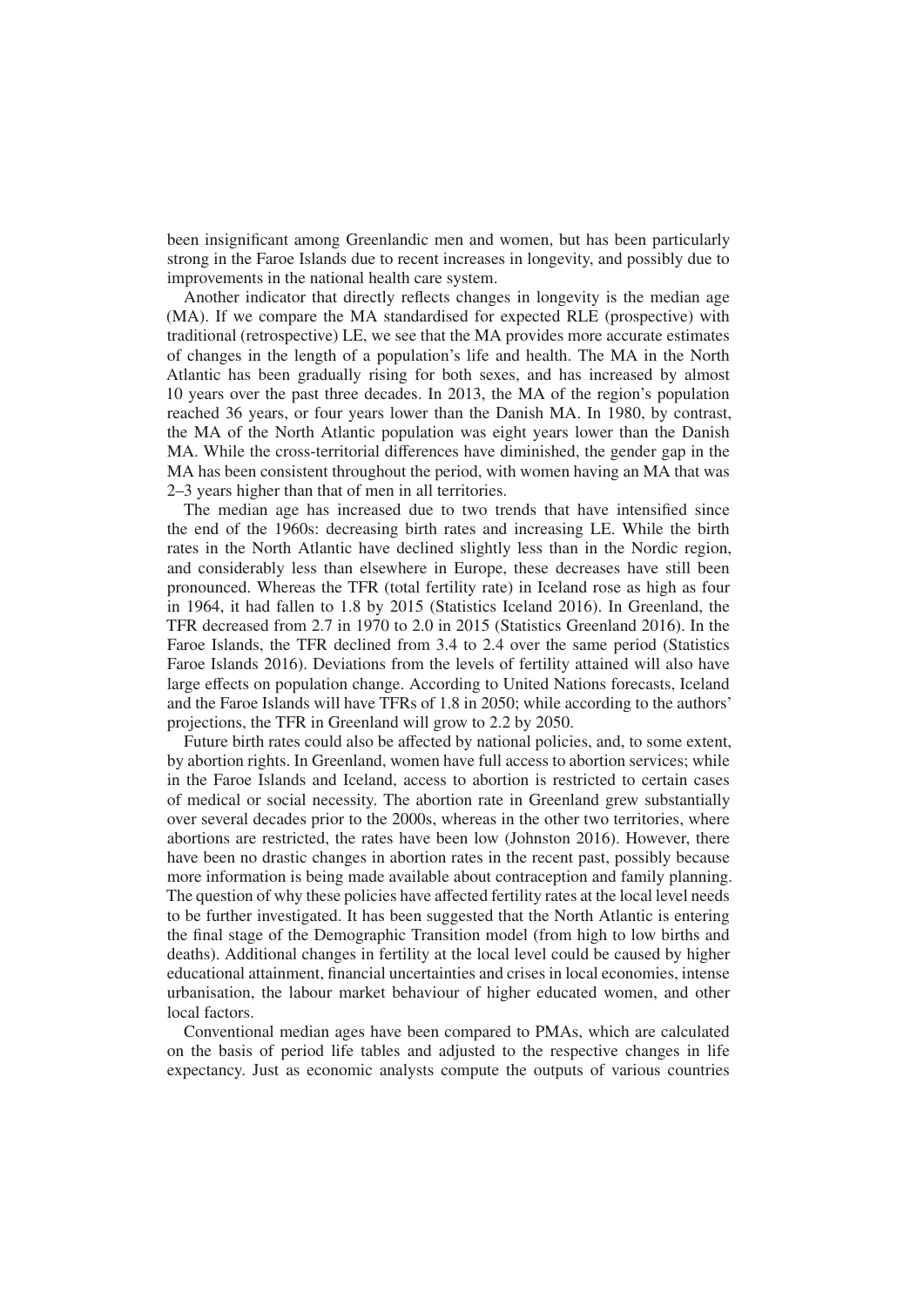| ℶ |  |
|---|--|
|   |  |
| ÷ |  |

Longevity indicators in Denmark and the North Atlantic region by sex (male/female), 1980/2012 Longevity indicators in Denmark and the North Atlantic region by sex (male/female), 1980/2012

|                              | Denmark    |           | Greenland |                        | The Faroe Islands |                        | lceland                |           |
|------------------------------|------------|-----------|-----------|------------------------|-------------------|------------------------|------------------------|-----------|
|                              | <b>980</b> | 2012      | 977-1981  | 2008-2012              | 985-1986          | 2011-2012              | 1980                   | 2012      |
| life expectancy at birth.    | 1.4/77.4   | 78.0/81.  | 0.3/67.7  | 58.7/73.4              | 72.1/79.4         | 79.6/84.6              | 73.5/79.5              | 80.8/83.9 |
| 8<br>Life expectancy at age. | 17.1/21.6  | 21.6/24.2 | 15.6/17.9 |                        | 18.3/21.9         |                        |                        | 23.4/25.4 |
| Age RLE 15                   | 53.1/68.6  | 67.9/71.  | 61.0/64.6 | 16.4/18.6<br>51.9/64.7 | 04.5/68.7         | 22.5/24.9<br>69.2/72.1 | 19.3/23.0<br>65.8/70.4 | 69.0/72.4 |
| Median age                   | 33.0/35.3  | 39.9/41.7 | 24.7/22.5 | 35.1/32.0              | 28.4/28.3         | 37.6/39.3              | 26.3/27.3              | 34.7/35.9 |
| rospective median age        | 43.5/36.9  | 45.1/39.5 | 37.1/33.5 | 42.8/40.5              | 34.5/33.0         | 36.9/38.7              | 81.9/30.9              | 33.9/34.5 |

Note: "Age RLE 15" is the age at which RLE (remaining life expectancy) equals 15 years. Age RLE 15 data are calculated for a one- to five-year (Greenland) average. All<br>median age data are provided for the cut-offs at 1980 Note: "Age RLE 15" is the age at which RLE (remaining life expectancy) equals 15 years. Age RLE 15 data are calculated for a one- to five-year (Greenland) average. All median age data are provided for the cut-offs at 1980 and 2012.

**Source:** Data on life expectancy at birth, at age 60, and at the median age (except for Demmark) are provided by Statistics Demmark, Statistics Greenland, Statistics Faroe<br>Islands, and Statistics Iceland. Source: Data on life expectancy at birth, at age 60, and at the median age (except for Denmark) are provided by Statistics Denmark, Statistics Greenland, Statistics Faroe Islands, and Statistics Iceland.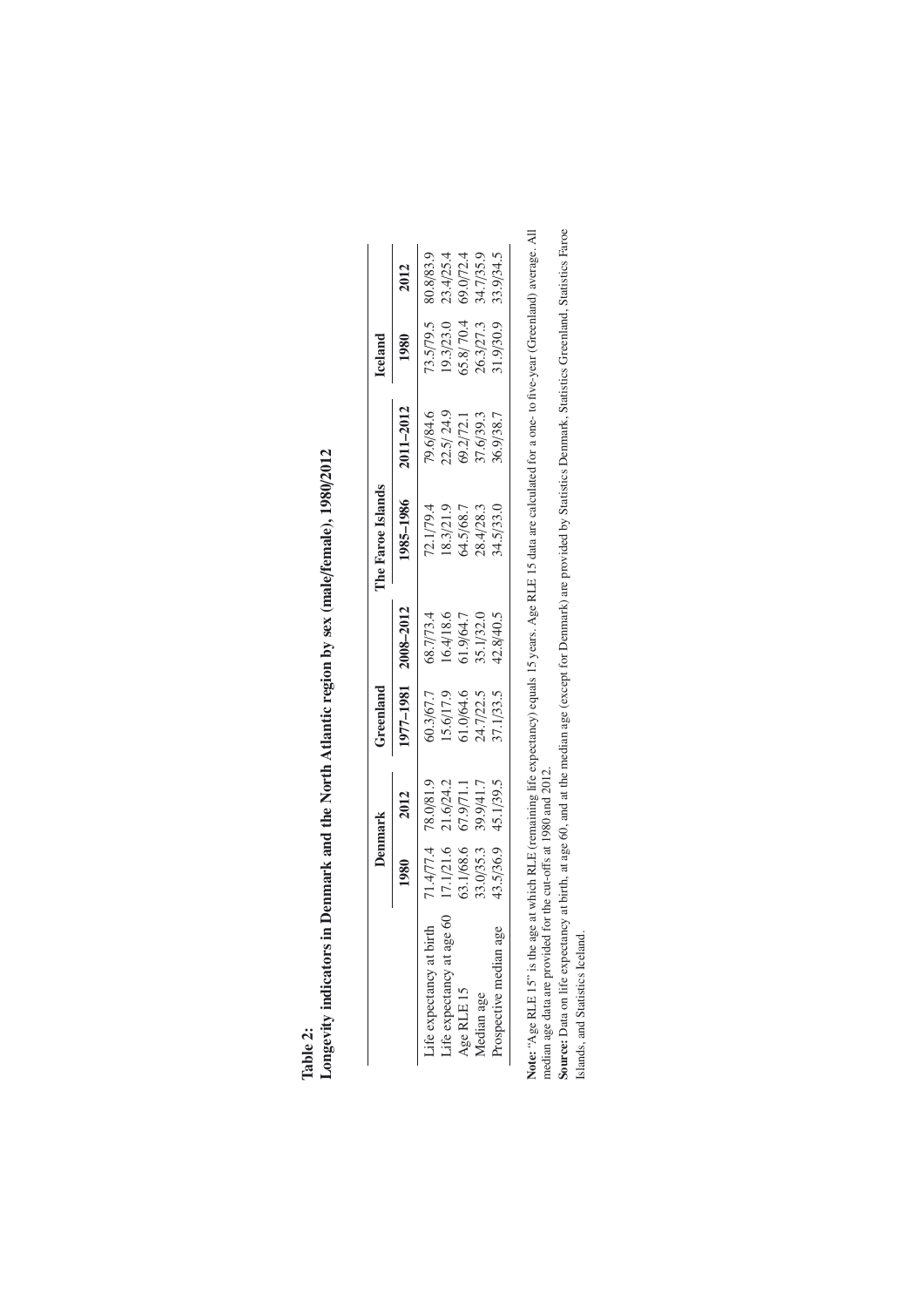using a standard currency, demographers calculate the PMAs of various territories using a common life table as a reference (see Sanderson and Scherbov 2008). In our study, we matched the MA to one standard life table: that is, the life table that refers to Iceland in 2005. We identified the ages at which the RLE was the same as at the MA in the indicated year for the same territory. Appendix 1 contains the resulting calculations for the PMAs. A different picture of ageing emerged when we applied this technique: while the PMA was growing, it was increasing at half the pace of the MA: over three decades, the PMA rose 3–4 years (males–females), while a commonly used MA increased 8–9 years. Across the region, the PMA grew most rapidly in Greenland, where it increased 6.4 years in the 1980–2010 period. Over the same period, the PMA grew only 2.5 years in the Faroe Islands and in Iceland.

#### 2.2 Age structure

In the North Atlantic, cohort effects as well as socioeconomic particularities continue to have a substantial impact on the development of the population age structure. One concern is that an ageing population may lead to increased demand for public services. Small island communities of the North Atlantic face many challenges related to ageing. For instance, because they have difficulties recruiting qualified specialists in gerontology, geriatrics, and other medical specialties, patients are sometimes sent for treatment to Denmark or Iceland. In addition to being expensive, this system can impose hardships on older people. Thus, further developments in local infrastructure and regional cooperation in the provision of medical care for the elderly are needed.

According to Gløersen et al. (2005: 64), demographic changes are "the most comprehensive synthetic indicator of economic and social dynamism", and have a big impact on age structure. The North Atlantic experienced strong population growth in the last century. At the beginning of the 20th century, approximately 100,000 people lived in the Faroe Islands, Greenland, and Iceland. Within one hundred years, the population of Greenland had increased more than fivefold, the population of Iceland had increased fourfold, and the population of the Faroe Islands had more than tripled. These growth rates are tremendous when compared with the general population declines that were occurring in Europe and in other regions of the Arctic. However, from the 1990s onwards, this growth trend reversed, and turned into a trend towards "thinning out societies" (Aasbrenn 1989).

Currently, the populations of the North Atlantic region have the lowest proportions of elderly people and the highest shares of children and young people in the Nordic country group. While Greenland has the youngest population by any measure (Foss and Juvkam 2005), its birth rates have been declining in the period studied. In Iceland, the share of young people in the population has also increased. Thus, compared with the rest of the Europe, the region has a relatively young labour force.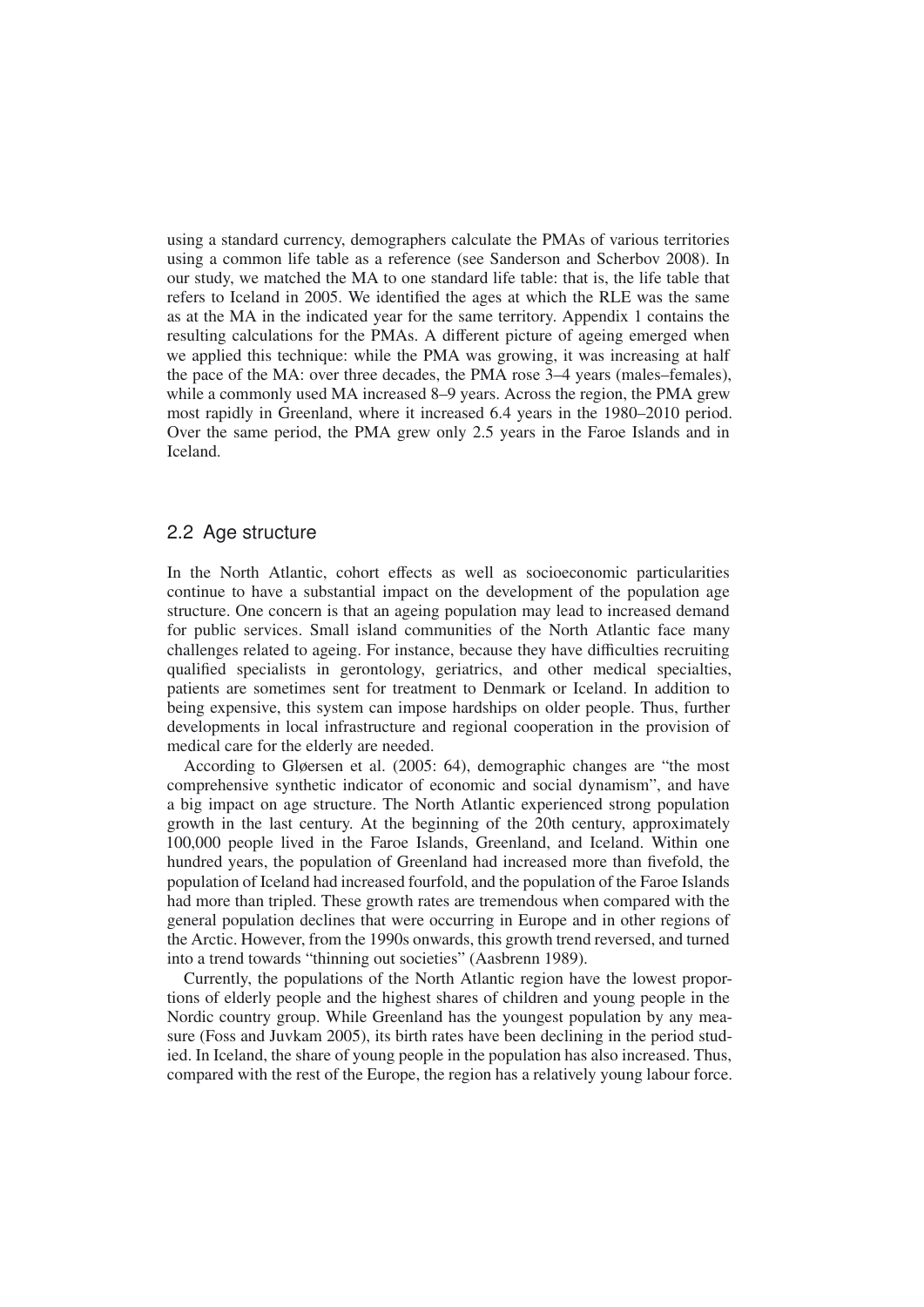



Note: Dk: Denmark, Gl: Greenland, Fa: the Faroe Islands, Ic: Iceland. The data are the authors' calculations based on population counts and mortality numbers provided by Statistics Denmark, Statistics Greenland, Statistics Faroe Islands, and Statistics Iceland.

When the changes in broader population age groups (youth, adults, and the elderly) are tracked, clear shifts can be seen over the last three decades (Figure 2). The shrinking number of children and teenagers is a direct result of the tendency among young people in the North Atlantic to have fewer children. Urbanisation plays a large role in this shift. As Hansen et al. (2012) observed, the more rural areas of the Faroe Islands are experiencing a greater reduction in the proportion of the young people in the population than the rural areas of Greenland. Greenland has experienced a similar decline in its capital region, whereas in Iceland, there has been a decrease in all parts of the country.

Because of the relative lack of educational and employment opportunities in the North Atlantic, migration is a significant accelerator of population ageing in the region, causing the shares of young and working-aged people in the population to shrink. Although the North Atlantic is remote and travel is expensive, the people are mobile (Hansen et al. 2011), in part because Nordic citizens are permitted to move freely within the Nordic region under regional labour and educational policies (Dustmann and Albrecht 2011). There is, however, a noticeable gender discrepancy in the numbers of young people emigrating from small settlements, as women are more likely than men to permanently leave their home island communities and the region itself (Rasmussen 2005), taking with them their labour skills and potential offspring. More women than men from Greenland, and to a lesser degree from the Faroe Islands, have moved to Denmark to enter into interethnic marriages with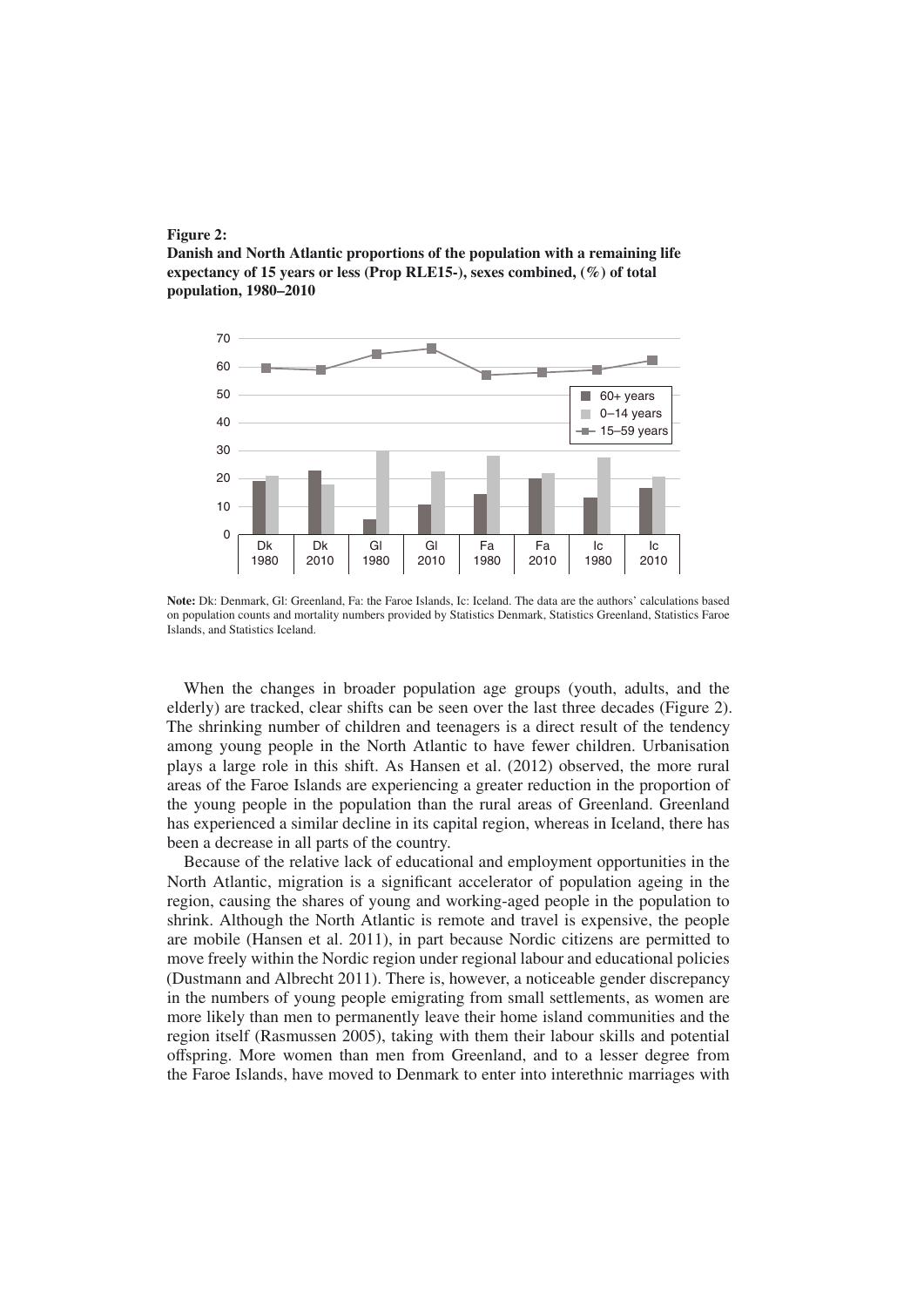Danes. Some older people from Greenland and the Faroe Islands move to Denmark after retirement, which tends to increase the share of people aged 60+ in the Danish population. Figure 2 shows that Denmark had the largest share of people aged 60+ in the population in 1980 (19%) and in 2010 (23%).

Denmark also has the smallest share of children in the population. The North Atlantic regions used to perform better in this regard, and more data can be seen in Appendix 1. At the same time, an intense wave of out-migration of young people and children in recent years has caused the islands' populations to age even further. If we compare 1980 to 2010, we see that the proportion of working-aged (15–59) and older  $(60+)$  people in the population increased by 0.9% and 5.5%, respectively, in the Faroe Islands, by 2.1% and 5.3% in Greenland, and by 3.4% and 3.3% in Iceland.

#### 2.3 Proportion of older people

Focusing specifically on the proportion of older people in the age structure, we see that the chronological age-based methods indicate that the sex balance has changed in recent years. From 1980 to 2013, the share of men aged  $60+$  in the population grew from 4.5% to 12% in Greenland. In Iceland, this share had reached 12% by the 1980s. The number of Icelandic men aged 60+ increased by almost one-third over this period. In 2013, the Faroe Islands had the highest share in the region of men aged 60+ in the population (20.6%). Among women aged 60+, the fastest changes occurred in the Faroe Islands, where the share of older women in the population reached 23.2% in 2013. The share of women aged 60+ in the population reached somewhat lower values in Iceland (19%) and in Greenland (11.3%) in 2013. In Greenland, the shares of men and women aged 60+ were roughly the same in 1980, but by 2013, older men outnumbered older women. This is an unusual situation given that older women outnumber older men in most parts of the world. The explanations for this gender imbalance include the high rates of out-migration of women from the island since the beginning of the 1990s and the predominance of male-oriented employment sectors. Rauhut et al. (2008) also observed that the share of people aged 60+ in the population is relatively low in Greenland due to the shorter LE and the fact that many pensioners choose to settle in Denmark.

The related Prop 60+ measure refers to the proportion of people considered old when the average remaining lifespan in their age group is less than 15 years. Figure 3 illustrates the evolution of Prop RLE 15 proportions in the 1980–2010 period. When we weight the RLE of all age groups with the proportions of people belonging to those age groups in the population, the dynamics of population ageing are altered. We see changes for both sexes: Prop RLE 15 declines slightly in every territory, except in Greenland due to its lower LE. At the end of the period, the differences between the North Atlantic territories diminish noticeably, and the ratios, including the OADRs, start to converge. Hence, the historical ageing trends look different than they did when we were using the conventional definition of elderly people.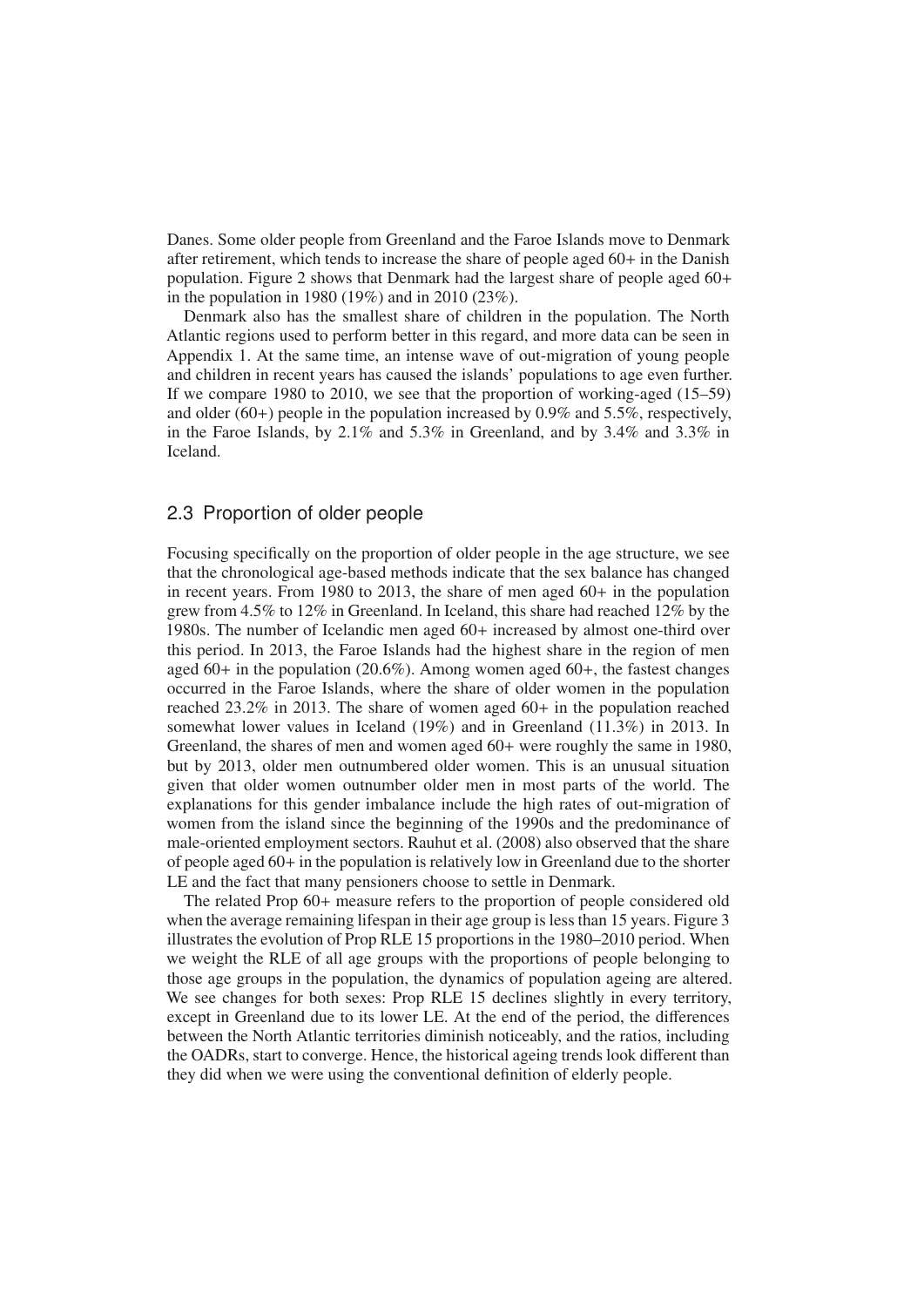



Note: The data are the authors' calculations based on population count and mortality numbers provided by Statistics Denmark, Statistics Greenland, Statistics Faroe Islands, and Statistics Iceland.

## 2.4 Dependency ratios

The old-age dependency ratio (OADR), a common measure of ageing, corresponds to the ratio between the number of older people and the total working-aged population (aged 15–59). The current OADRs were calculated based on the knowledge that the complementary measure, the young age dependency ratio, is higher in Iceland, Greenland, and the Faroe Islands than in other Nordic territories. For the middle-share ratios, there is, as mentioned above, an upwards trend in the migration of young, educated women to other economically prosperous areas and countries (Rasmussen 2011).

Over the study period, the highest OADR load for both sexes was in the Faroe Islands, followed by in Iceland. Greenland had the lowest OADR due to the relatively large share of young people in the age structure of its population. The speed of change of the ratio differed over the period, with the fastest growth occurring in the Faroe Islands, particularly among women. The OADR grew half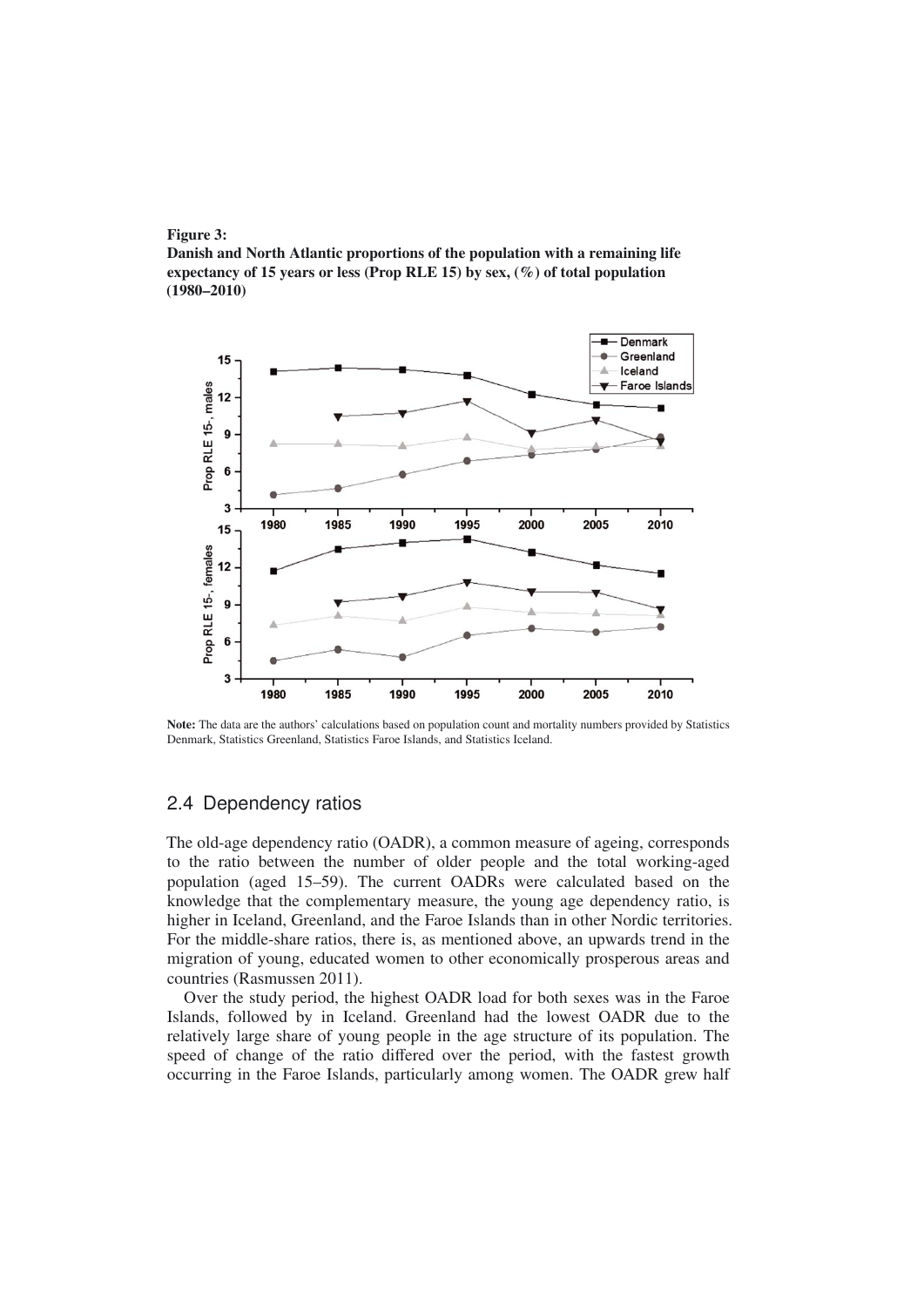as quickly in Greenland and in Iceland as in the Faroe Islands among women. Greenland's male population experienced relatively fast OADR growth. Topping the whole North Atlantic region was Denmark, where the indicator was two to three times higher than in Greenland.

Given this pronounced growth in old-age dependency, as measured conventionally, over just over three decades, local governments and stakeholders may raise concerns about the sustainability of current welfare systems. However, it must be taken into account that, as people age, they tend to gain healthy years, and thus do not automatically become a burden on the health care and social welfare systems after the age of 60. These dependency ratios change when the prospective OADR is calculated, as both the numerator and the denominator are affected by the oldage threshold. In the prospective OADR, the old-age threshold is connected to the floating LE, rather than being set at age 60. Increases in the threshold age (RLE 15) reduce the number of people considered old, and hence increase the share of people of working age. Figure 4 illustrates that the dependency ratios are much lower using this approach than using the chronological approach. The POADRs for both sexes and in all areas increase less rapidly than when the traditional OADR is applied. Moreover, the figure shows that the POADR has been slowly decreasing in most of the North Atlantic since the 1990s, whereas the OADR has been growing.

By replacing the number of people aged 60 years or older in the calculations with the number of people older than the specific old-age threshold, we provide a new type of evidence regarding societal dependency in old age, adjusted to longevity and health transformations. This exercise showed a decrease in dependency in Denmark and the Faroe Islands for both sexes, and for males in Iceland. One exception is Greenland, where the POADR has been growing. This trend is related to the accelerating ageing and the relatively early stage of the health and demographic transition of the Inuit population ("natives born in Greenland" in Statistics Greenland) who made up 89% of the total population in Greenland in 2015 (Statistics Greenland 2016).

# 2.5 Ageing indices

It is important to address the ageing index (AI) when analysing changes in age structure, as it is greatly influenced by survival and fertility rates. The composite AI shows the interrelations between the old and the young age groups, and estimates how fast a population is ageing by calculating the number of people aged 60+ for every 100 young people under age 15 (the elder-child ratio). Figure 5 shows that the AIs generally increased among the populations in the North Atlantic between 1980 and 2010. The Faroe Islands had the highest AI for both sexes, followed by Iceland, with Greenland lagging considerably behind. The AIs of the Faroe Islands and Iceland grew rapidly in recent years due to the sharp rise in the proportion of the population with higher education, which is an important factor in falling birth rates, among other things. When comparing chronological and prospective AIs, it is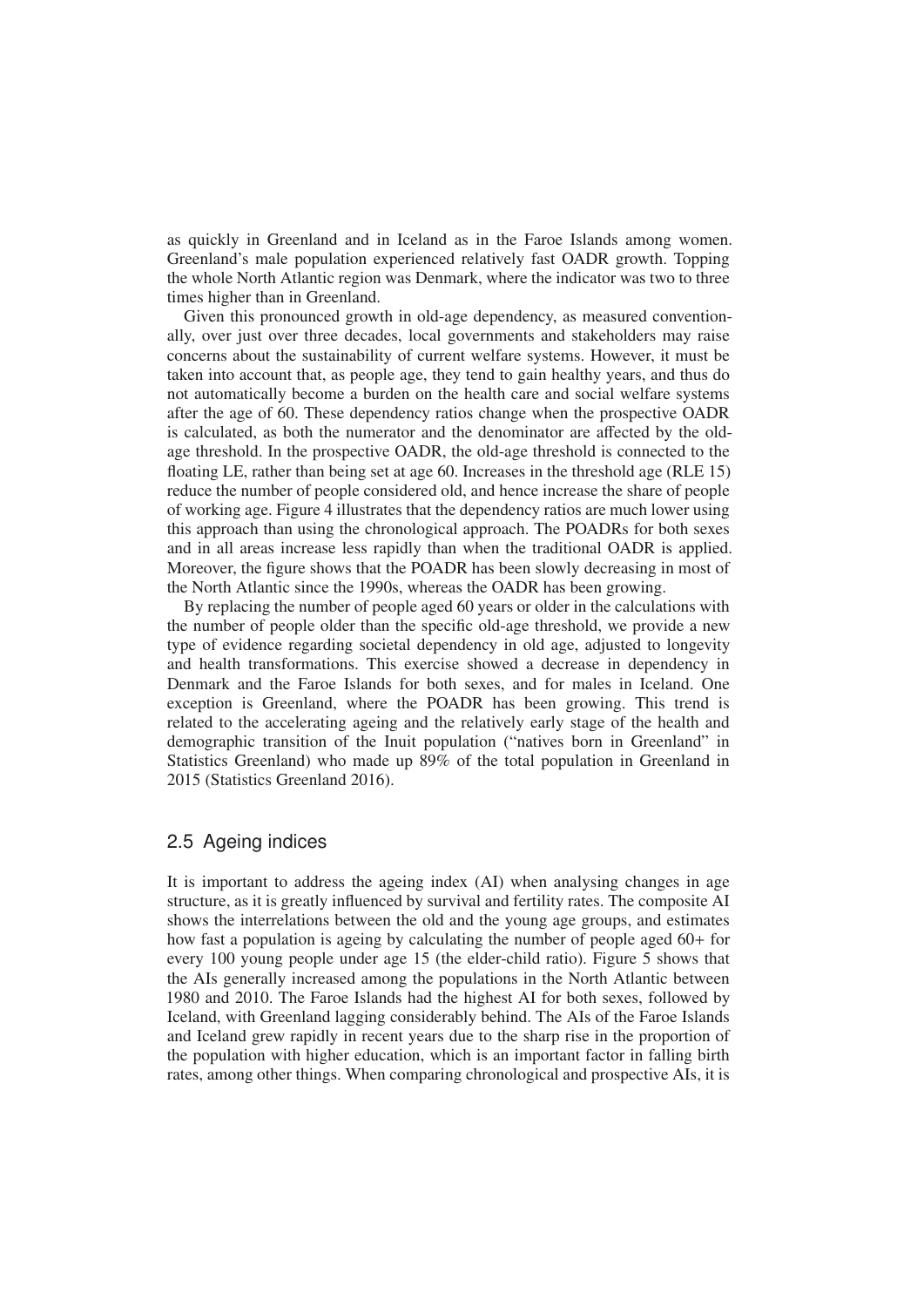

Chronological and prospective old-age-based dependency ratios in Denmark and the North Atlantic region, sexes combined, 1980–2010



Note: OADR: Old-age dependence ratio, POADR: Prospective old-age dependency ratio. The data are the authors' calculations based on mortality numbers provided by Statistics Denmark, Statistics Greenland, Statistics Faroe Islands, and Statistics Iceland.

interesting to observe that the PAI values rose more slowly than the AI values, and that there were also some downwards trends, such as in the Faroese population after 1995. These developments led to a convergence (particularly among males) in the PAI rates by 2010 across the three North Atlantic territories (Figure 5).

# **3 Conclusion**

The ageing variations across the North Atlantic considered in this study are determined by broad demographic drivers: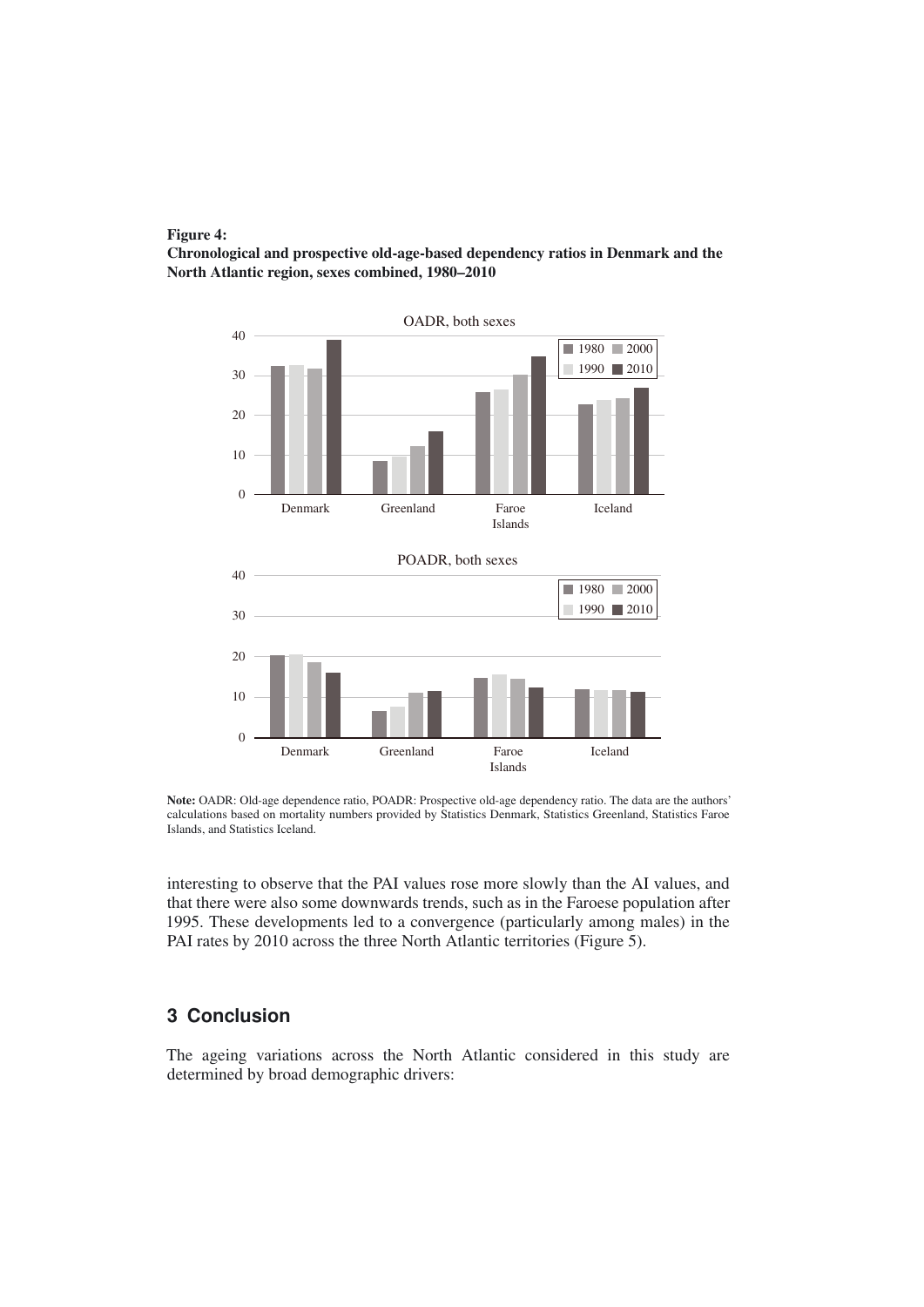

Chronological and prospective old-age-based ageing indices in Denmark and the North Atlantic region, sexes combined, 1980–2010



Note: AI: Ageing index, PAI: Prospective ageing index. The data are the authors' calculations based on population counts and mortality numbers provided by Statistics Denmark, Statistics Greenland, Statistics Faroe Islands, and Statistics Iceland.

• Iceland and the Faroe Islands have one of the highest life expectancies in the world (82 years in 2015) and the lowest mortality levels in the world, whereas life expectancy in Greenland lags eight years behind (74 years in 2015).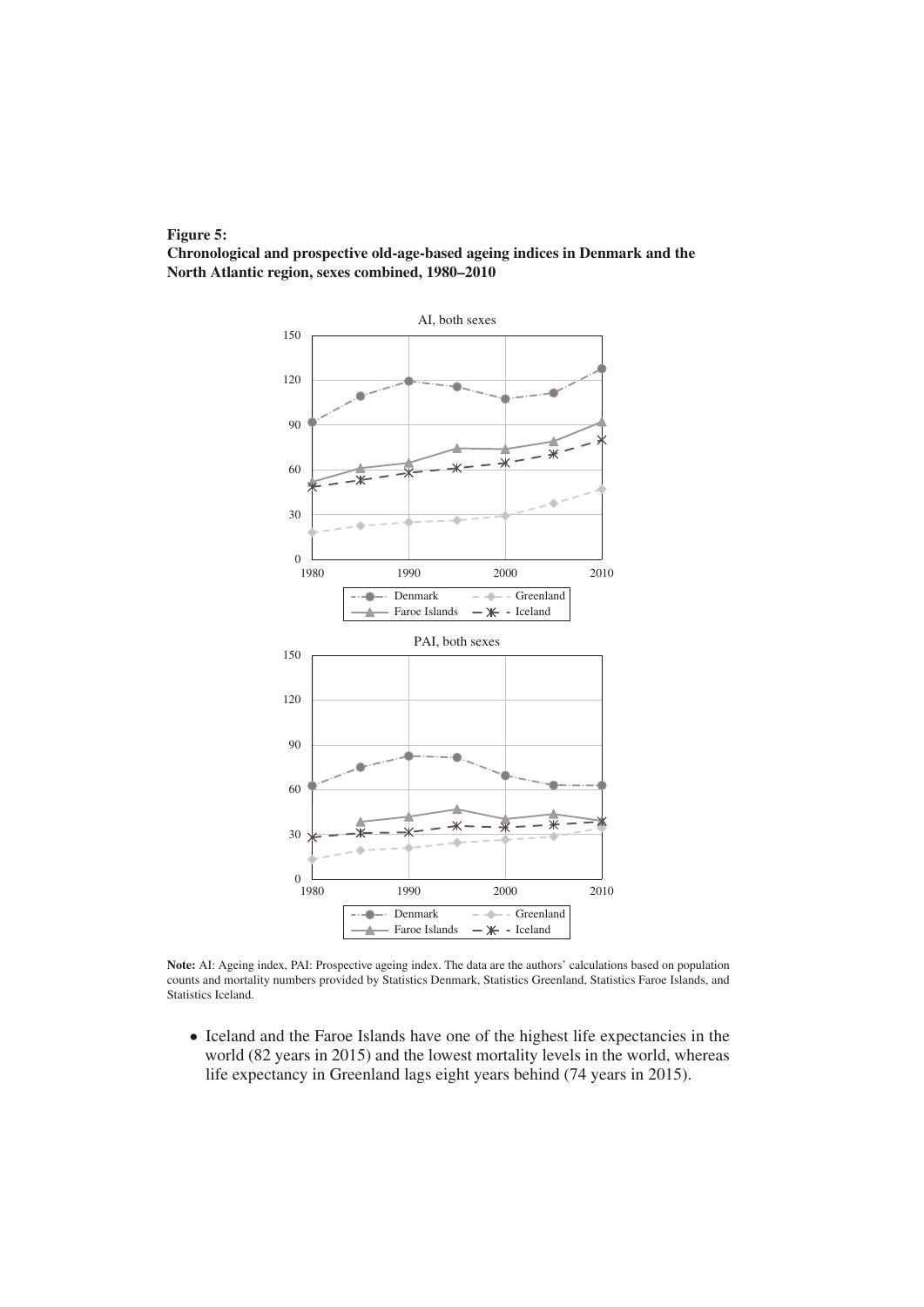sections, it has been falling since the end of the 1960s: i.e., the average TFR across the three territories declined from three in 1970 to two in 2015. This value is around the replacement level and above the Danish national average.

• A powerful ageing driver within this geography is the meaningful out-flow of college-bound youth (representing 15% of youth emigration in the age group 20–24 in the Faroe Islands in 2015), and of educated people in older age groups, especially from rural areas (Statistics Faroe Islands 2016). This trend started to accelerate in the 2000s, and was accompanied by large waves of out-migration after the fishery/banking crises. In such conditions, ageing can exacerbate the challenges faced by rural and fishery communities, acting in concert with factors such as limited access to public services and transport, and decreasing income levels.

Following the study aims outlined in the introductory part of the paper, and based on the data summarised in Appendix 1, the results shed light on the oldest and the youngest, and the fastest and the slowest areas of ageing. The traditional measurements indicate that there has been an explicit upwards trend in ageing in all of the North Atlantic territories except in Denmark, where the MA and the OADR decreased in 1990–2000 and the AI decreased until 2010. In 2010 the most advanced ageing was found for the Faroese population, with Greenland lagging far behind. However, from 1980 to the present, Greenland (particularly the male population) has been experiencing the fastest ageing according to chronological measures, with the indices' values increasing two- to threefold. The trends in ageing in Greenland are also distinct in terms of sex differences, with older men outnumbering older women, which is rare worldwide. Meanwhile, the traditional indicators showed that Iceland has been ageing less rapidly, with its rates occupying a middle position between those of its two neighbours. Moreover, according to the chronological indices, the ageing rates in the North Atlantic territories have not been converging, but have instead been developing in parallel, while keeping the same ranking throughout the period.

The results of the prospective ageing indicators differed markedly from those of the chronological indicators. The prospective indicators showed that the ageing rates of the North Atlantic territories have been converging, and had reached almost the same degree of ageing by the 2010 observation, particularly among men. These findings diverge not just from those of traditional measurements of ageing dynamics, but from findings for some other regions of the Arctic, such as for the North American Arctic (Alaska and the Canadian North), where a high degree of cross-territorial divergence has been found (Emelyanova 2015). The ranking of the territories also changed. While the Faroe Islands had the highest chronological ageing rates, Greenland had the highest prospective estimates in 1980 and 2010 (e.g., PMAs). The prospective approach also showed a slower pace of ageing at several points in time. For Iceland and the Faroe Islands, this process even appeared to be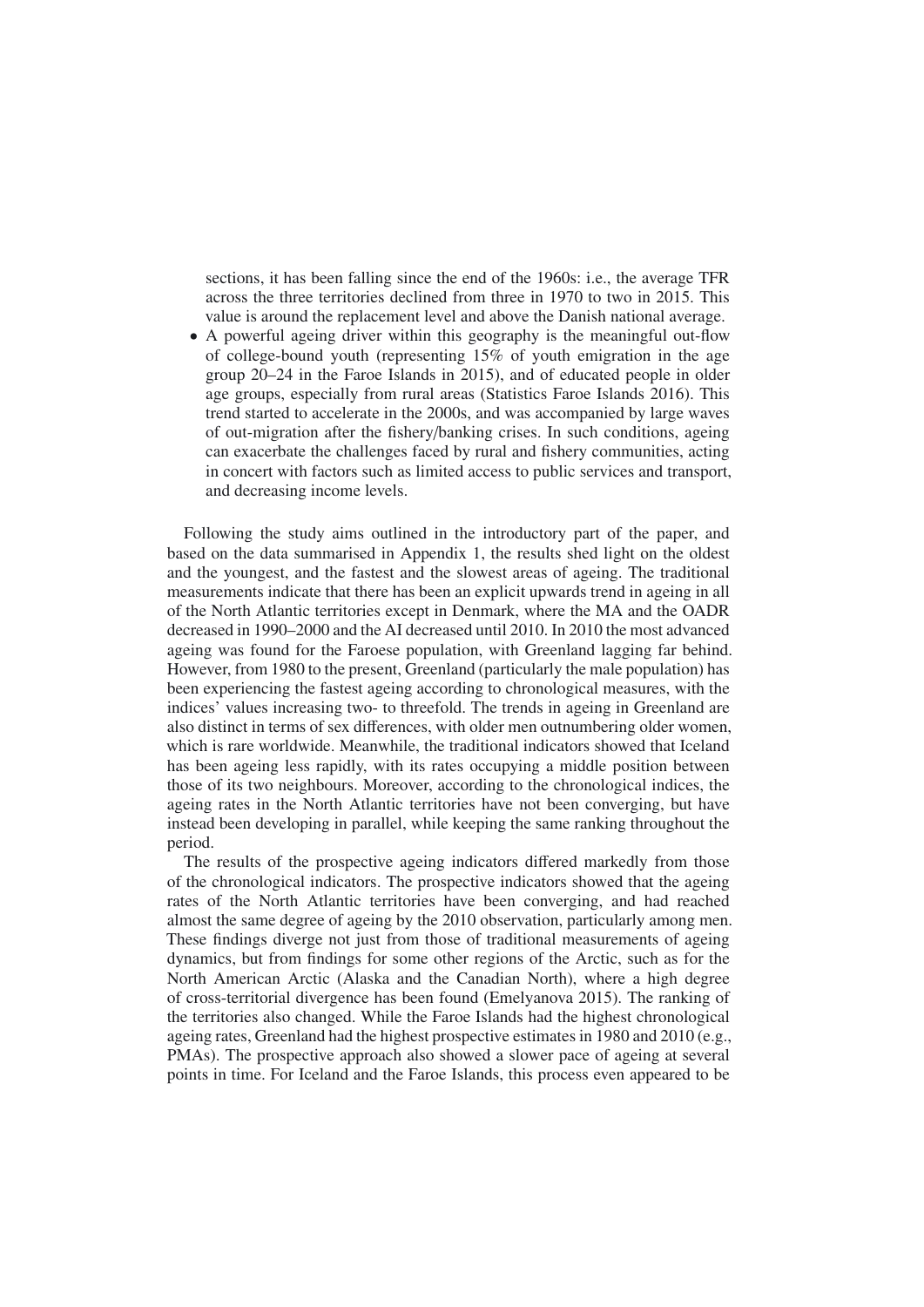reversed in the most recent decade, signifying a so-called population rejuvenation. A rejuvenation trend was found when the POADR rates (2000s) were applied to these two territories, and the Prop RLE 15 was shown to have declined for males in Iceland and in the Faroe Islands over the 1980–1990 period. Similar trends in the PAI, the PMA, and the Prop RLE 15 after the 2000s were found among Faroese women. Almost all of the indices of prospective ageing for Denmark were shown to be decreasing.

The future path of ageing in the North Atlantic communities needs to be continually monitored and forecasted, as smaller populations can experience greater fluctuations and more abrupt changes in terms of age structure and population size than larger populations. The way ageing is measured also needs to be taken into account, as we have shown for the case of the North Atlantic in this study. The prospective measurement of ageing indicates that societal ageing is not developing as quickly or as linearly as the chronological approach has shown; thus, our understanding of the consequences of ageing and our responses to this phenomenon may need to be reconsidered.

#### **References**

- Aasbrenn, K 1989. Uttynningssamfunnet. Det demografisk uttynnede men ikke avfolkede utkantsamfunn in. *Tidskrift for samfunnsforskning* 30(5/6): 509–519.
- Danilova, R., E. Golubeva and A. Emelyanova 2011. Demographic aspects of the social safety of the elderly population in the Barents Euro-Arctic region. *Advances in Gerontology* 1(3): 195–202.
- Denton, F. and B. Spencer 2000. Some demographic consequences of revising the definition of 'Old' to reflect future changes in life table probabilities. SEDAP Research Paper 2000–22. Hamilton, Canada: McMaster University.
- Dustmann, C. and G. Albrecht 2011. Migration and education. Discussion Paper 2011– 11. Norface Research Programme on Migration, Department of Economics. London: University College London.
- Emelyanova, A. and A. Rautio 2012. Ageing population in the Barents Euro-Arctic region. *Journal of European Geriatric Medicine* 3(3): 167–173.
- Emelyanova, A. and A. Rautio 2013. Perspectives for population ageing in the Russian North. *Journal of Population Ageing* 6(3): 161–187.
- Emelyanova, A. 2015. *Cross-regional analysis of population aging in the Arctic*. Academic doctoral dissertation. Acta Universitatis Ouluensis D Medica 1326, Juvenes Print Tampere, 2015, pp. 1–94. http://herkules.oulu.fi/isbn9789526210049/isbn9789526210049. pdf, accessed on 23 August 2016.
- Emelyanova, A. and A. Rautio 2016. Population diversification in demographics, health, and living environments: the Barents Region in review. *Nordia Geographical Publications Yearbook 2016*. Forthcoming.
- Foss, O. and D. Juvkam 2005. Patterns of demographic ageing and related aspects in the northern peripheries. Nordregio Report 2005–2. Stockholm: Nordregio.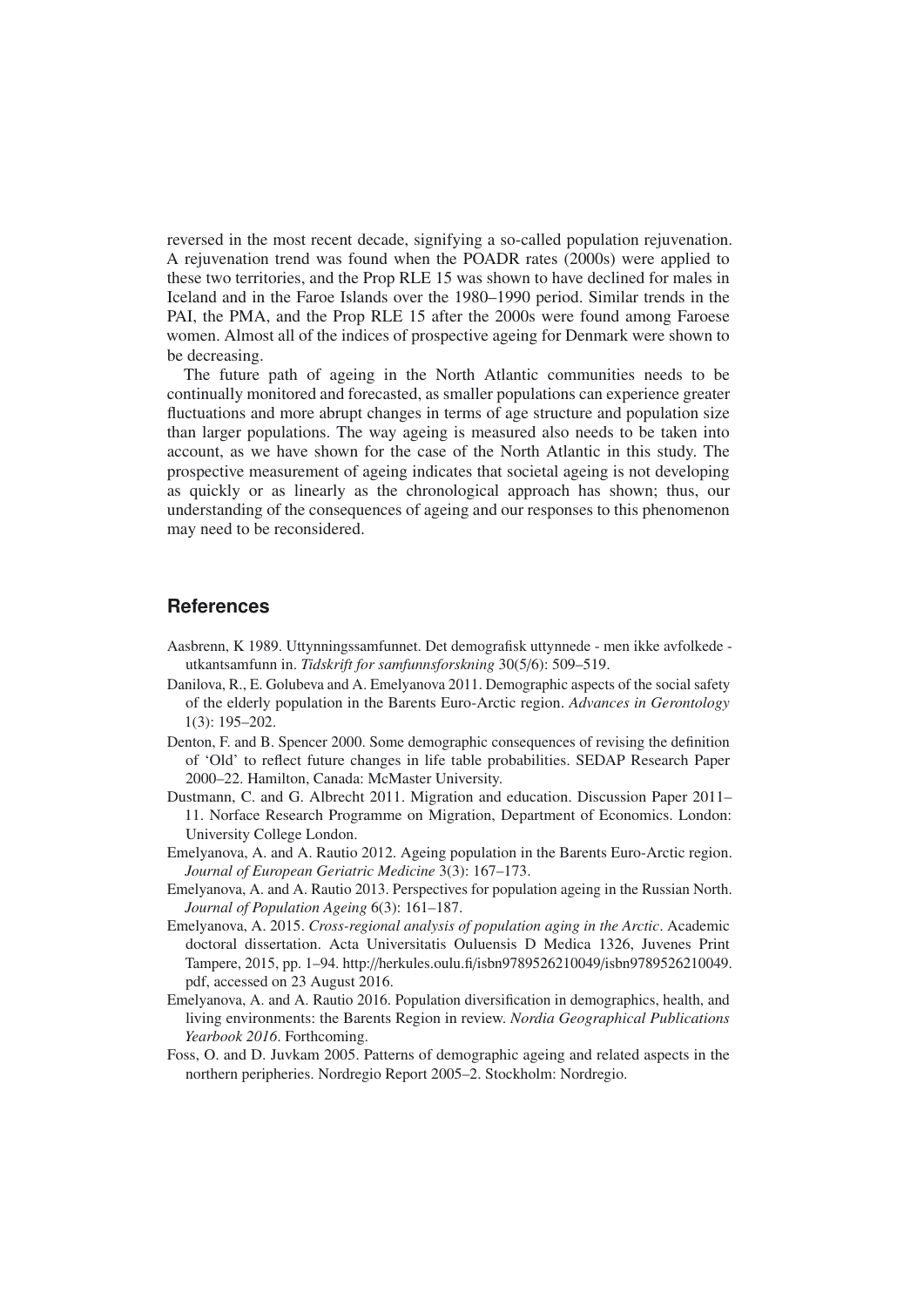- Gløersen, E., A. Dubois, A. Copus and C. Schürmann 2005. Northern peripheral, sparsely populated regions in the European Union. Nordregio Report 2005–04. Stockholm: Nordregio.
- Golubeva, E. and R. Danilova 2011. Improving the social safety of elderly population in the system of social work on sparsely populated areas of European North of Russia. *Medico-Biological and Socio-Psychological Problems of Safety in Emergency Situations* 4: 85–88.
- Hamilton, L. and A. Mitiguy 2009. Visualizing Population Dynamics of Alaska's Arctic Communities. *Arctic* 64(4): 393–398.
- Hansen, K., R. Rasmussen and J. Roto 2011. Demography in the Nordic countries a synthesis report. Nordregio Working Paper 2011–09. Stockholm: Nordregio.
- Hansen, K., R. Rasmussen, J. Roto and C. Fredricsson 2012a. Megatrends in the Arctic new inspiration into current policy strategies. Nordregio Working Paper 2012–08. Stockholm: Nordregio.
- Hansen, K., R. Rasmussen and J. Roto 2012b. Nordic perspectives on demography a background report for the project on coastal societies and demography. Nordregio Working Paper 2012-12. Stockholm: Nordregio.
- Johnston, R. 2016. Historical abortion statistics. http://www.johnstonsarchive.net/policy/ abortion/index.html, accessed on 27 September 2016.
- Larsen, J. N. and G. Fondahl, eds 2014. *Arctic human development report. Regional processes and global linkages*. Copenhagen: Nordic Council of Ministers.
- Leeson, G. 2002. The changing face of the population in Europe. Nordregio Working Paper 2002–02. Stockholm: Nordregio.
- Lewis, J. 2013. The future of successful ageing in Alaska. *International Journal of Circumpolar Health*. doi.org/10.3402/ijch.v72i0.21186.
- Lutz, W., W. Sanderson and S. Scherbov 2008. The coming acceleration of global population ageing. *Nature* 451: 716–719.
- Moore, E. and M. Pacey 2004. Geographic Dimensions of Ageing in Canada, 1991–2001. *Canadian Journal on Ageing*/*La Revue Canadienne du Vieillissement* 23(suppl.): 5–21.
- Hörnström, L. and J. Roto 2013. A Nordic 'Agequake'? Population Ageing in Nordic Cities and Regions. Nordregio News Issue 2013–03, Stockholm: Nordregio. http://www.nordregio.se/en/Metameny/Nordregio-News/2013/Nordic-Population-Ageing–Challenge-and-Opportunity/Context/, accessed on 24 August 2016.
- Nummela, O., M. Seppanen and A. Uutela 2011. The effect of loneliness and change in loneliness on self-rated health (SRH): a longitudinal study among ageing people. *Archives of Gerontology and Geriatrics* 53(2): 163–167.
- Rasmussen, R. 2005. *Analysis of hunters and fishermen in Greenland*. Grønlands Hjemmestyre - Direktoratet for Fangst og Fiskeri og NORS – Nordatlantiske Regionalstudier. Roskilde: Roskilde Universitets Center.
- Rasmussen, R., ed. 2011. *Megatrends*. Copenhagen: TemaNord, Nordic Council of Ministers.
- Rauhut, D., R. Rasmussen, J. Roto, P. Francke and S. Ostberg 2008. The demographic ¨ challenge to the Nordic countries. Nordregio Working Paper 2008–01. Stockholm: Nordregio.
- Roto, J., J. Grunfelder and L. Rispling, eds. 2014. *State of the Nordic region 2013*. Stockholm: Nordregio.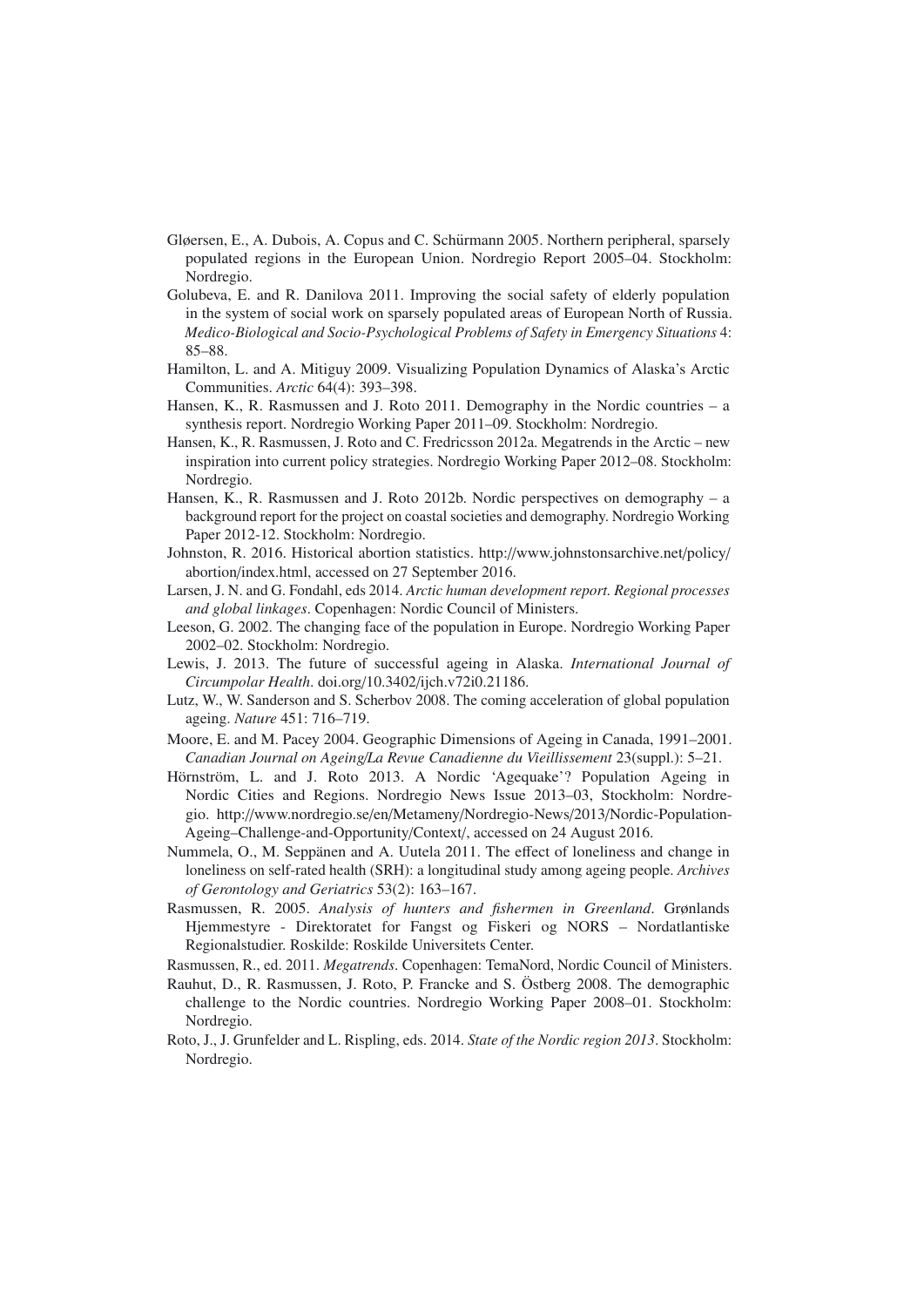Roto, J. and R. Rasmussen 40 years of population change in West Norden. http://www. nordregio.se/Metameny/About-Nordregio/Journal-of-Nordregio/Journal-of-Nordregio-2010/Journal-of-Nordregio-no-3-2010/40-years-of-population-change-in-West-Norden/, accessed on 24 August 2016.

Sanderson, W. and S. Scherbov 2008. Rethinking age and ageing. *Population Bulletin* 63(4):  $1-20.$ 

- Sanderson, W. and S. Scherbov 2010. Remeasuring Ageing. *Science* 329(5997): 1287–1288.
- Sanderson, W. and S. Scherbov 2013. The characteristics approach to the measurement of population ageing. *Population and Development Review* 39(4): 673–685.
- Scherbov, S. and W. Sanderson 2016. New approaches to the conceptualization and measurement of age and aging. *Journal of Aging and Health* 28(7): 1159–1177, accessed on 16 December 2016.

Statistics Faroe Islands 2016. http://www.hagstova.fo/en, accessed on 23 August 2016.

Statistics Greenland 2016. http://www.stat.gl/default.asp?lang=en, accessed on 23 August 2016.

Statistics Iceland 2016. http://www.statice.is/, accessed on 23 August 2016.

- United Nations. 2015. *World Population Ageing 1950–2050*. New York: Population Division DESA. (ST/ESA/SER.A/390). http://www.un.org/en/development/desa/population/ publications/pdf/ageing/WPA2015 Report.pdf, accessed on 16 December 2016.
- Wilson, D., J. Osei-Waree, J. Hewitt and A. Broad 2012. Canadian provincial, territorial, and federal government aging policies: A systematic review. *Advances in Aging Research* 1(2): 38–46.
- World Health Organization. 2011. Life expectancy ranking. http://www.who.int/gho/ mortality burden disease/life tables/situation trends text/en/, accessed on 21 December 2013.

## **Appendix**

Table A.1:

Population ageing indicators for the North Atlantic region by sex, 1980–2010

| Year Sex  |         | MA    | <b>PMA</b> | <b>Prop</b><br>$60+$ | <b>Prop</b><br><b>RLE 15</b> | <b>OADR</b><br>$\times 100$ | POADR<br>$\times 100$ | AI<br>$\times 100$ | PAI<br>$\times 100$ | Age $15$ |
|-----------|---------|-------|------------|----------------------|------------------------------|-----------------------------|-----------------------|--------------------|---------------------|----------|
| Greenland |         |       |            |                      |                              |                             |                       |                    |                     |          |
| 1980      | Males   | 24.72 | 37.13      | 4.51                 | 4.17                         | 6.76                        | 6.14                  | 15.67              | 13.32               | 61.02    |
| 1990      |         | 28.53 | 40.49      | 5.45                 | 5.81                         | 7.74                        | 8.26                  | 22.60              | 24.42               | 59.23    |
| 2000      |         | 32.56 | 42.53      | 7.34                 | 7.40                         | 10.96                       | 11.09                 | 28.52              | 28.54               | 59.74    |
| 2010      |         | 35.08 | 42.84      | 10.85                | 8.80                         | 16.12                       | 12.78                 | 49.71              | 39.45               | 61.90    |
| 1980      | Females | 22.52 | 33.51      | 6.54                 | 4.50                         | 10.55                       | 7.22                  | 20.74              | 13.55               | 64.63    |
| 1990      |         | 26.81 | 36.97      | 7.54                 | 4.78                         | 11.59                       | 7.00                  | 27.59              | 17.83               | 64.73    |
| 2000      |         | 29.59 | 41.69      | 8.66                 | 7.10                         | 13.84                       | 11.09                 | 30.13              | 24.64               | 62.54    |
| 2010      |         | 32.01 | 40.52      | 10.59                | 7.23                         | 16.12                       | 10.57                 | 44.61              | 29.73               | 64.68    |